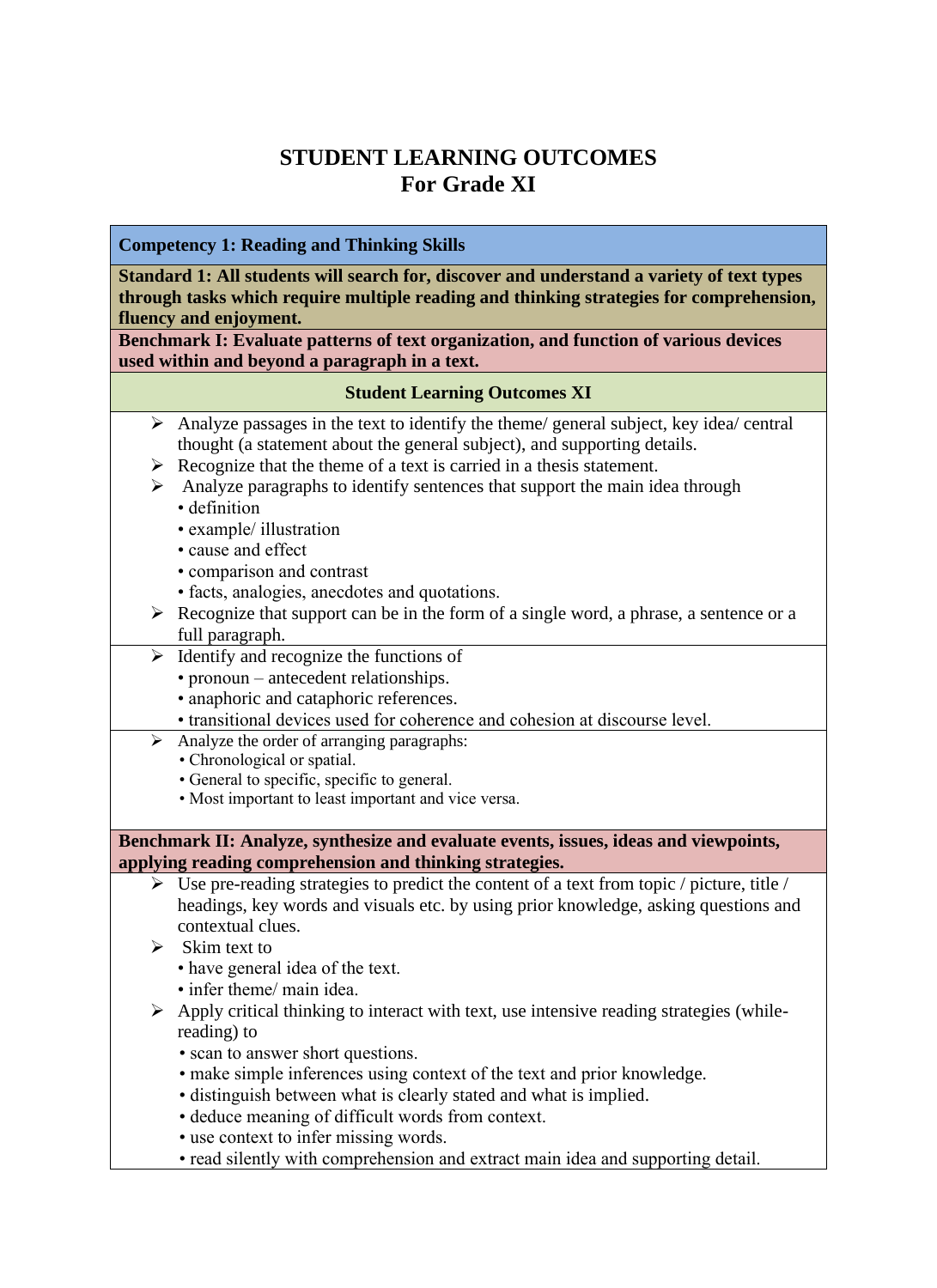| • scan to locate an opinion.                                                                                                                                                                              |
|-----------------------------------------------------------------------------------------------------------------------------------------------------------------------------------------------------------|
| · distinguish fact from opinion in news articles, editorials, articles supporting a<br>position, etc.                                                                                                     |
| • locate examples to support an opinion e.g. appeal to emotions, appeal to logic or                                                                                                                       |
| ethical belief, etc.                                                                                                                                                                                      |
| • recognize arguments and counter arguments.                                                                                                                                                              |
| • explore viewpoints/ ideas and issues.                                                                                                                                                                   |
| • follow instructions in maps or user instruction manuals and forms requiring real life                                                                                                                   |
| information.                                                                                                                                                                                              |
| • comprehend/interpret text by applying critical thinking.                                                                                                                                                |
| · generate questions to understand text.                                                                                                                                                                  |
| • explore various options given in a reading text, to decide on a specific course of                                                                                                                      |
| action relating to work place decision e.g. deciding which job to apply for, etc.                                                                                                                         |
| $\triangleright$ Use summary skills to                                                                                                                                                                    |
| • extract salient points and develop a mind map to summarize a text.<br>• follow a process or procedure to summarize the information to transfer the written                                              |
| text to a diagram flow chart or cloze paragraph.                                                                                                                                                          |
| $\triangleright$ Use critical thinking to respond orally and in writing to the text (post-reading) to                                                                                                     |
| • give a personal opinion and justify stance related to viewpoints/ ideas and issues in                                                                                                                   |
| the text read.                                                                                                                                                                                            |
| • relate what is read to his or her own feelings and experiences.                                                                                                                                         |
| • explore causes and consequences of a problem or an issue and propose various                                                                                                                            |
| solutions.                                                                                                                                                                                                |
| · evaluate material read.                                                                                                                                                                                 |
| $\triangleright$ Apply strategies to comprehend questions by marking key words, verbs and tenses in a                                                                                                     |
| variety of question types:                                                                                                                                                                                |
| Literal/textual/factual<br>$i$ .<br>ii.                                                                                                                                                                   |
| Interpretive<br>iii.<br>Inferential                                                                                                                                                                       |
| Evaluative<br>iv.                                                                                                                                                                                         |
| Personal response<br>V.                                                                                                                                                                                   |
| Open ended<br>vi.                                                                                                                                                                                         |
| $\triangleright$ Respond orally and in writing.                                                                                                                                                           |
|                                                                                                                                                                                                           |
| Benchmark III: Analyze and synthesize information from a visual cue or a graphic                                                                                                                          |
| organizer to summarize, highlighting the key areas and main trends.                                                                                                                                       |
|                                                                                                                                                                                                           |
| Interpret the situation in a visual cue and using concrete sensory details of sights, sounds and<br>➤<br>smells of a scene, and the specific actions, movements, gestures and feeling of characters write |
| a short description. Create a mind map for organizing ideas.                                                                                                                                              |

- ➢ Analyze complex information in line/bar/circle graphs and diagrams. Synthesize and summarize the information in a written report.
- $\triangleright$  Highlight the key areas, and the main trends.
- ➢ Organize information using various organizational patterns: sequence, comparison, contrast, classification, cause and effect.
- ➢ Recognize and use appropriate transitional words within and beyond paragraphs for better coherence and cohesion.
- ➢ Recognize and use appropriate conventions (format, style, expression).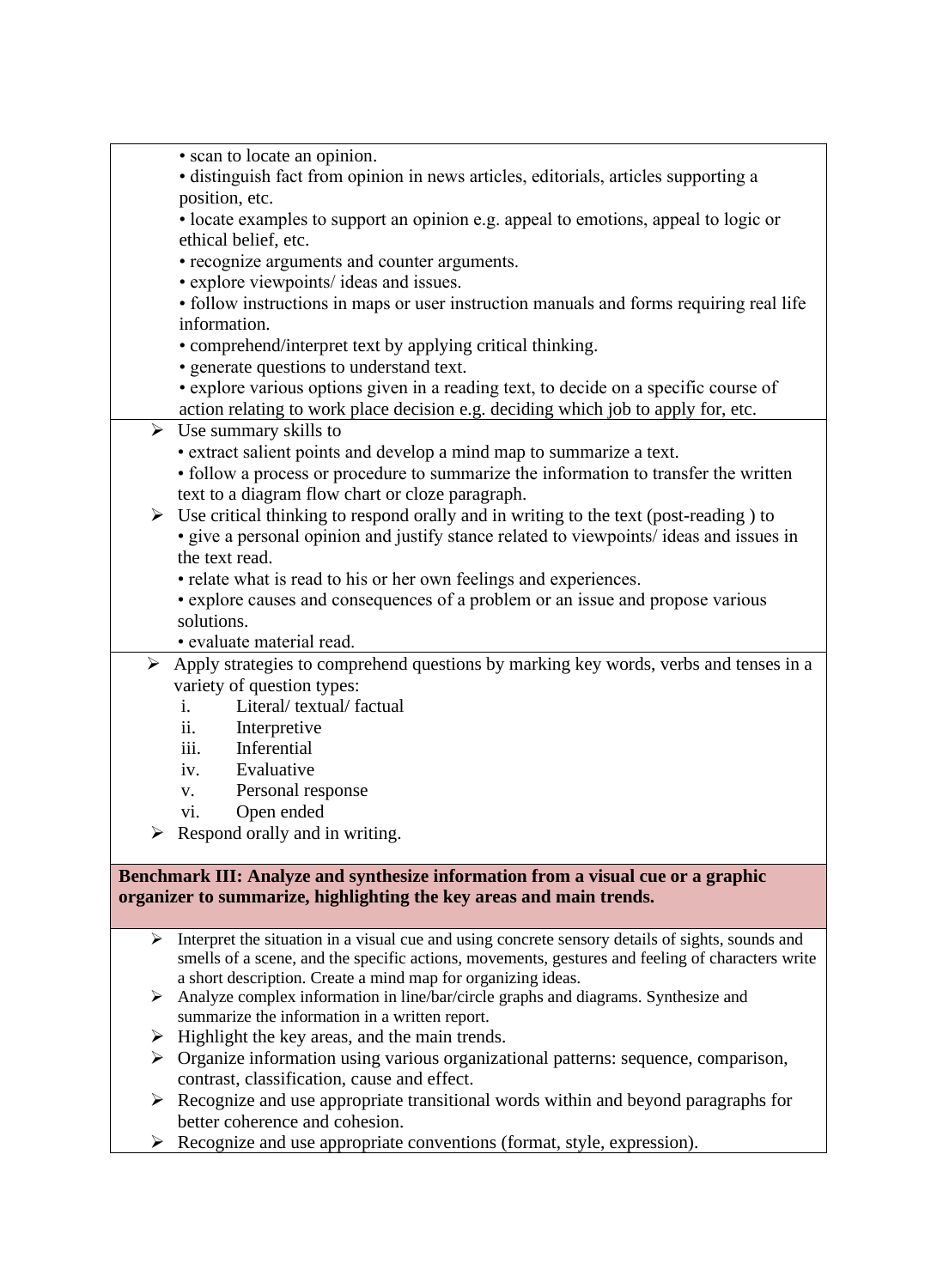### **Benchmark IV: Gather, analyze, evaluate and synthesize information to use for a variety of purposes including a research project using various aids and study skills.**

- ➢ Use dictionaries to
	- locate guide words.
	- locate entry word.
	- choose appropriate word definition.
	- identify pronunciation with the pronunciation key.
	- identify syllable division, and stress pattern.
	- identify parts of speech.
	- identify correct spellings.
	- identify phrases through key words.
	- recognize abbreviations used in a dictionary.
	- locate phrases and idioms.
	- comprehend notes on usage.
	- identify word etymology.
- ➢ Locate appropriate synonyms and antonyms in a thesaurus.
- ➢ Utilize appropriate informational sources including encyclopedias and internet sources.
- $\triangleright$  Use library skills to
	- alphabetize book titles, words and names.
	- locate fiction and nonfiction books / books by subject.
	- understand card catalogue.
	- locate and using card catalogue.
	- identify three kinds of catalogue cards i.e. author card, title card, subject card.
	- use Dewey decimal system.
	- use numbers on books and catalogue cards.
	- use case and shelf labels in the library.
	- use the reference section in the library.
- use computer catalogue.
- $\triangleright$  Utilize effective study strategies e.g. note taking / note making, writing a summary, creating a mind map to organize ideas.
- ➢ Use textual aids such as table of contents, footnote, glossary, preface, sub headings etc. to
	- comprehend texts.
	- identify and select relevant information in a book.

## **Competency 1: Reading and Thinking Skills**

**Standard 2:** All students will read and analyze literary text to seek information, ideas, enjoyment, and to relate their own experiences to those of common humanity as depicted in literature.

Benchmark I: Analyze and evaluate short stories, poems, essays and one-act plays; relate how texts affect their lives and connect the texts to contemporary / historical ideas and issues across cultures.

- $\triangleright$  Make predictions about story line / content, characters, using contextual clues and prior knowledge.
- ➢ Analyze story elements: characters, events, setting, plot, theme, tone, point of view.
- $\triangleright$  Identify the speaker or narrator in a selection.
- $\triangleright$  Recognize the author's purpose and point of view and their effects on the texts.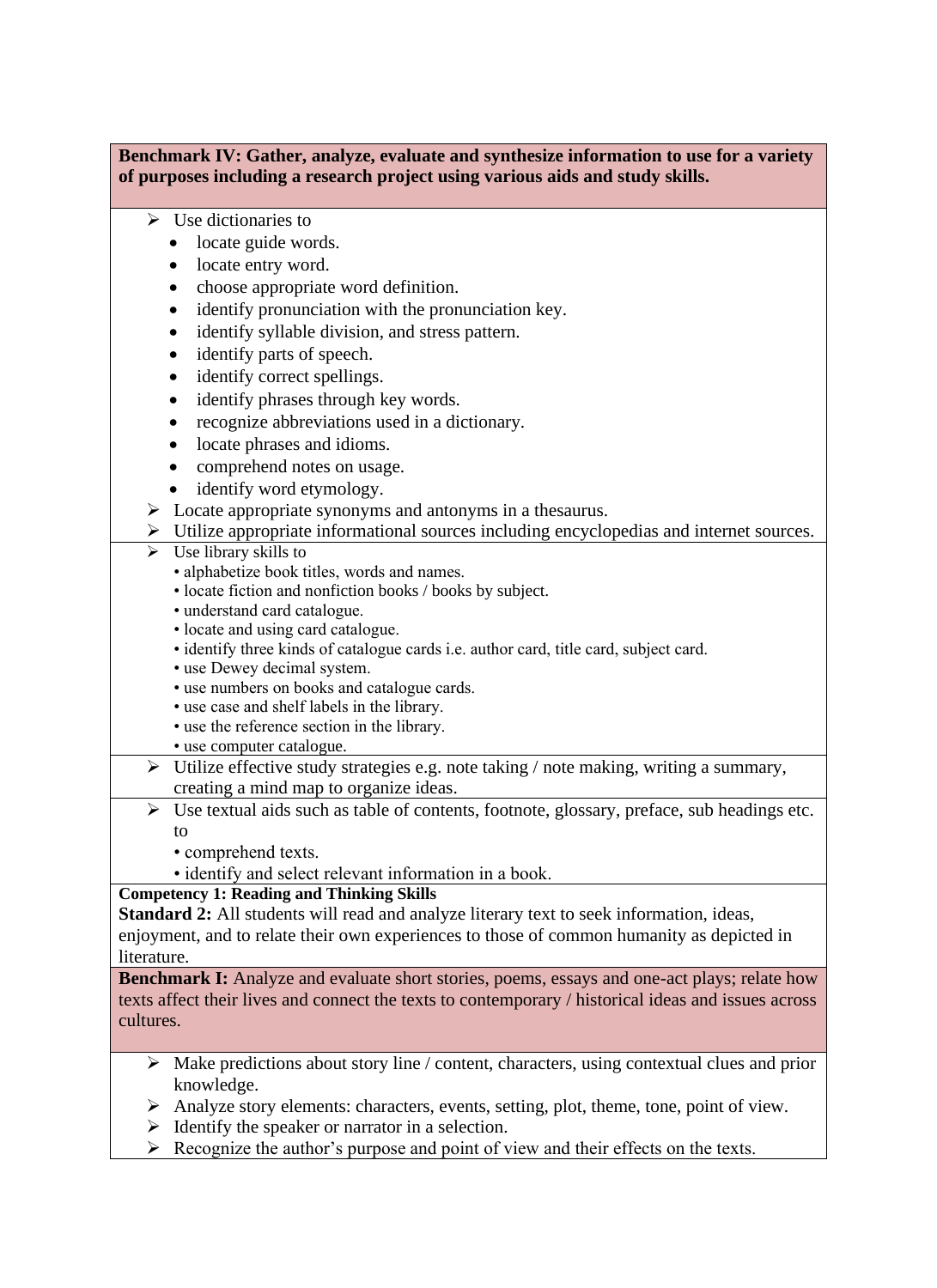- ➢ Identify universal themes present in literature across all cultures
- ➢ Read a text to
	- make connections between characters, events, motives and causes of conflicts in texts across cultures.
	- distinguish between flexible and inflexible characters.
	- describe how a character changes over the course of story.
	- express justification for change in character.

# ➢ Recognize genres of literature e.g. fiction, nonfiction, poetry, legend, one act play, etc.

- ➢ Analyze the conflict in a story or literary selection. Explore options to resolve the conflict. Propose another resolution.
- ➢ Identify and describe the function of set design, dialogue, soliloquies, and asides in one act plays.
- $\triangleright$  Read a given poem and give orally and in writing:
	- Theme and its development.
	- Personal response with justification.
	- Recognize literary techniques such as personification and alliteration.
- ➢ Analyze how a writer/ poet uses language to
	- appeal to the senses through use of figurative language including similes, metaphors and imagery.
	- affect meaning through use of synonyms with different connotations and denotations.
	- set tone.
	- influence reader for various purposes e.g. propaganda, irony, parody and satire. Analyze their effect on communication.

## **Competency 2: Writing Skills**

**Standard 1:** All students will produce with developing fluency and accuracy, academic, transactional and creative writing, which is focused, purposeful and shows an insight into the writing process

**Benchmark I:** Analyze and evaluate a variety of written discourse to use in their own compositions, techniques for effective text organization, development, and author's techniques that influence reader.

- ➢ Develop focus for own writing by identifying audience and purpose.
- ➢ Select and use a variety of pre-writing strategies such as brainstorming, mind mapping, outlining etc.

**Benchmark III:** Write a variety of interpersonal and transactional texts e.g. business letters / applications / job advertisements, resume, forms for a range of purposes in real life situations, using vocabulary, tone, style of expression, conventions appropriate to the communicative purpose and context.

- ➢ Analyze and compare various business letters, to write effective business letters in extended social environment for various purposes (complaint, appreciation, request, asking for and providing information, etc.):
	- Identify the parts of a business letter.
	- Recognize the audience and purpose.
	- Provide clear and purposeful information and address the intended audience appropriately.

• Use appropriate vocabulary, style and tone according to the relationship with, and the knowledge and the interests of the recipient.

• Emphasize the central idea(s).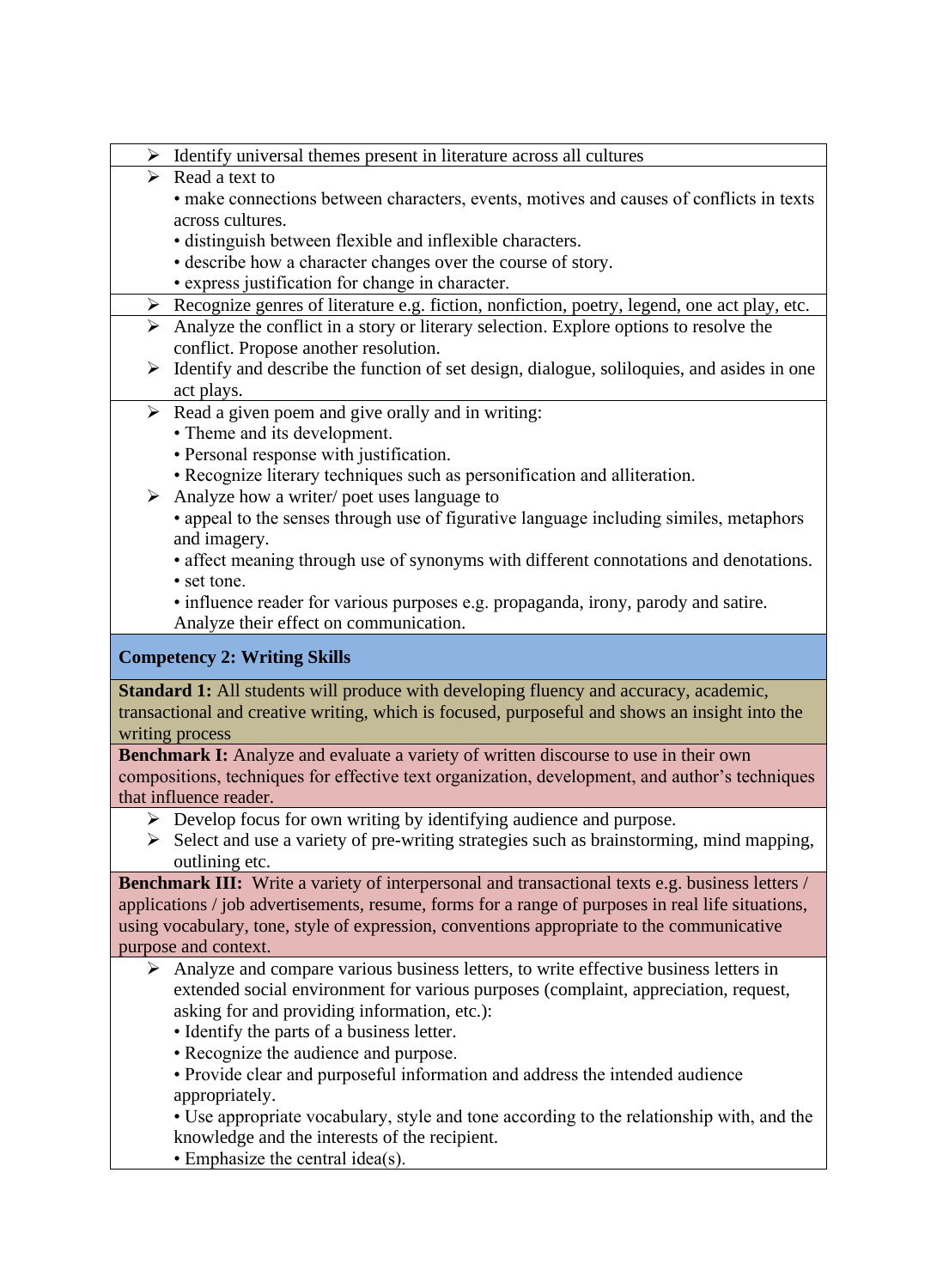| · Follow the conventions of business letter with formats, fonts, and spacing in order to                       |
|----------------------------------------------------------------------------------------------------------------|
| improve the document's impact and readability.                                                                 |
| • Write and revise business letters using correct format and style of expression.                              |
| $\triangleright$ Comprehend various job advertisements to write in response, an effective job                  |
| application, a resume' and a covering letter:                                                                  |
| • Identify the skills required for a specific job and match/ organize information to suit                      |
| that purpose.                                                                                                  |
| • Recognize the purpose of writing job applications, resumes' and covering letters.                            |
| • Follow the conventions and style of resume'/ covering letter with format, fonts, and                         |
| spacing that contribute to the document's readability and impact.                                              |
| • Emphasize the skills and accomplishments.                                                                    |
| • Give clear and purposeful information, and address the intended audience                                     |
| appropriately in a covering letter/job application.                                                            |
| • Use appropriate vocabulary, style and tone for a covering letter/ job application/                           |
| resume <sup>2</sup> .                                                                                          |
| Benchmark IV: Plan, draft, revise edit their own texts in areas such as cohesion and                           |
| coherence, effectiveness of arguments / opinions, sufficient supporting details, creativity,                   |
| appropriate punctuation and vocabulary.                                                                        |
| $\triangleright$ Develop focus for his or her writing.                                                         |
| > Select and use a variety of pre-writing strategies such as brainstorming, mind                               |
| mapping, outlining etc.<br>$\triangleright$ Plan draft and revise writing to ensure that it                    |
| • is focused, purposeful, includes a sense of audience, and shows insight into the                             |
| writing situation.                                                                                             |
| • has an appropriate writing style (expository, narrative, etc.) for a given purpose.                          |
| • has an organizational pattern that reflects a clear overall progression of ideas through                     |
| proper use of signal and reference words.                                                                      |
| • uses writing strategies as are appropriate to the purpose of writing.                                        |
| • has varied sentence structure and length.                                                                    |
| • has a good command of language with precision of expression.                                                 |
| Proof read and edit their own, peers', and given texts for errors of usage and style:<br>$\blacktriangleright$ |
| • Faulty sentence structure.                                                                                   |
| • Unclear pronoun reference.                                                                                   |
| • Incomplete comparison.                                                                                       |
| · Misplaced modifiers.                                                                                         |
| • Dangling modifiers.                                                                                          |
| • Subject / verb agreement.                                                                                    |
| • Inconsistencies in verb / tense.                                                                             |
| • Faulty parallelism.                                                                                          |
| • Confusion of adjectives and adverbs.                                                                         |
| • Wordy phrases.                                                                                               |
| • Redundancy.                                                                                                  |
| • Vague language.                                                                                              |
| • Inappropriate diction.                                                                                       |
| · Clichés.                                                                                                     |
| • Conventions of format.                                                                                       |
| • Errors of punctuation and spelling                                                                           |
|                                                                                                                |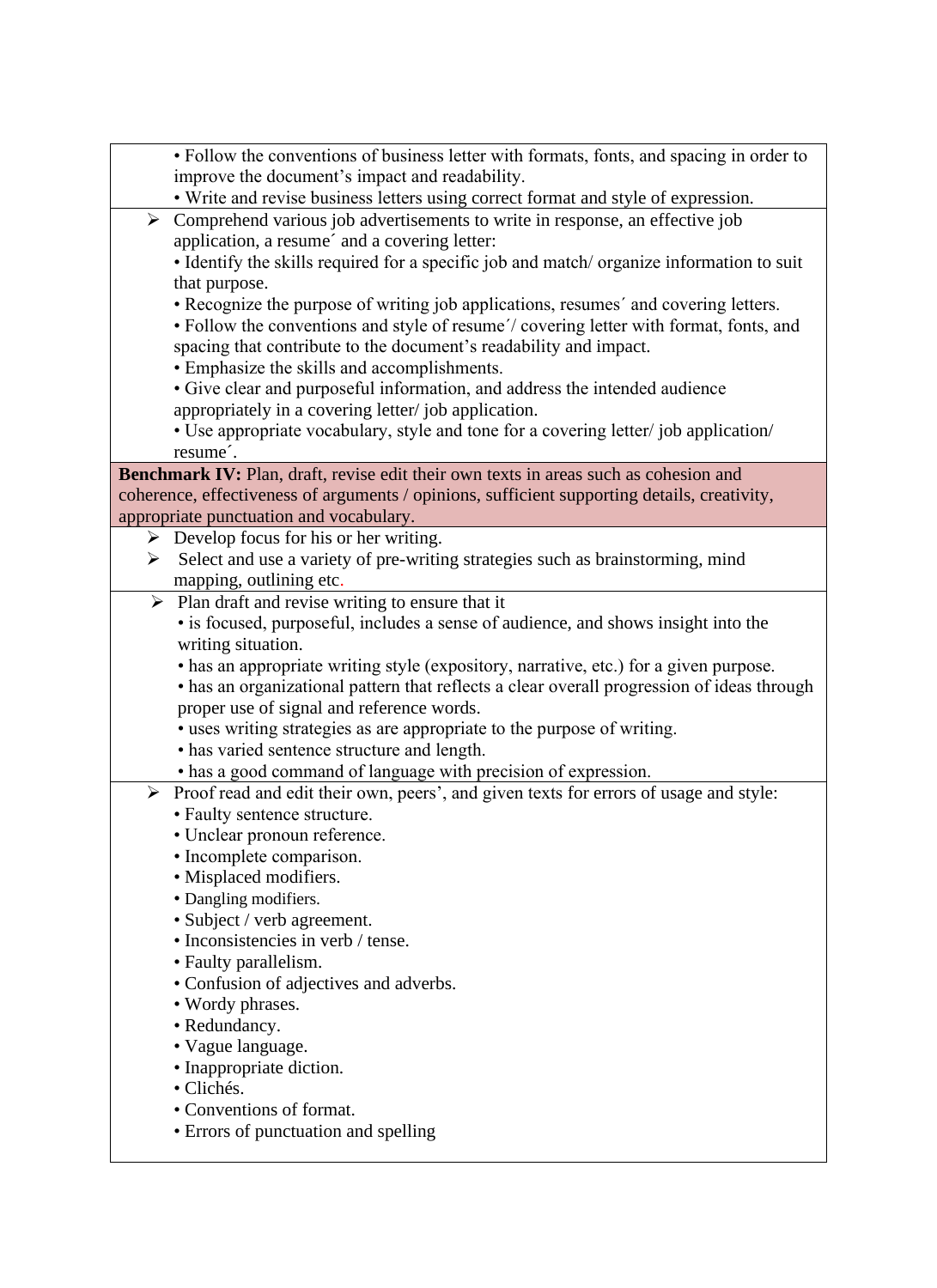**Competency 3: Oral Communication Skills**

**Standard 1: All students will use appropriate social and academic conventions of spoken discourse for effective oral communication with individuals and in groups, in both informal and formal setting.**

**Benchmark I: Use a variety of linguistic exponents to communicate appropriately for various functions and co-functions of inquiries, persuasions, arguments, comparisons, evaluations, in a wide range of contexts.**

- ➢ Evaluate and use expressions for various functions and co-functions:
	- Recount
	- Describe
	- Inquire
	- Compare
	- Contrast
	- Summarize
	- Suggest
	- Request
	- Encourage
	- Persuade
	- Complain
	- Argue
	- Assess and relate future plans and probability concerning practical and academic goals.

#### **Competency 3: Oral Communication Skills**

**Benchmark II: Demonstrate through formal talks, individual oral presentations and job interviews, the social and academic conventions and dynamics to communicate information/ ideas.**

- ➢ Demonstrate heightened awareness of conventions and dynamics of group discussion and interaction:
	- Offer and respond to greetings, compliments, invitations, introductions and farewells.
	- Show gratitude, apology, anger and impatience.
	- Demonstrate an understanding of ways to show gratitude, apology, anger and impatience.
	- Ask, restate and simplify directions and instructions.
	- Present and explain one's point of view clearly.
	- Support or modify one's opinions with reasons.
	- Acknowledge others' contributions.
	- Agree and disagree politely at appropriate times.
	- Share information and ideas.
	- Clarify and restate information and ideas.
	- Modify a statement made by a peer.
	- Exhibit appropriate conventions of interruptions.
	- Negotiate solutions to problems, interpersonal misunderstandings, and disputes.
	- Express humour through verbal and non-verbal means.
	- Summarize the main points of discussion for the benefit of the whole group.
	- Join in a group response at the appropriate time.
	- Use polite forms to negotiate and reach consensus.
- $\triangleright$  Demonstrate use of appropriate conventions to give a job interview: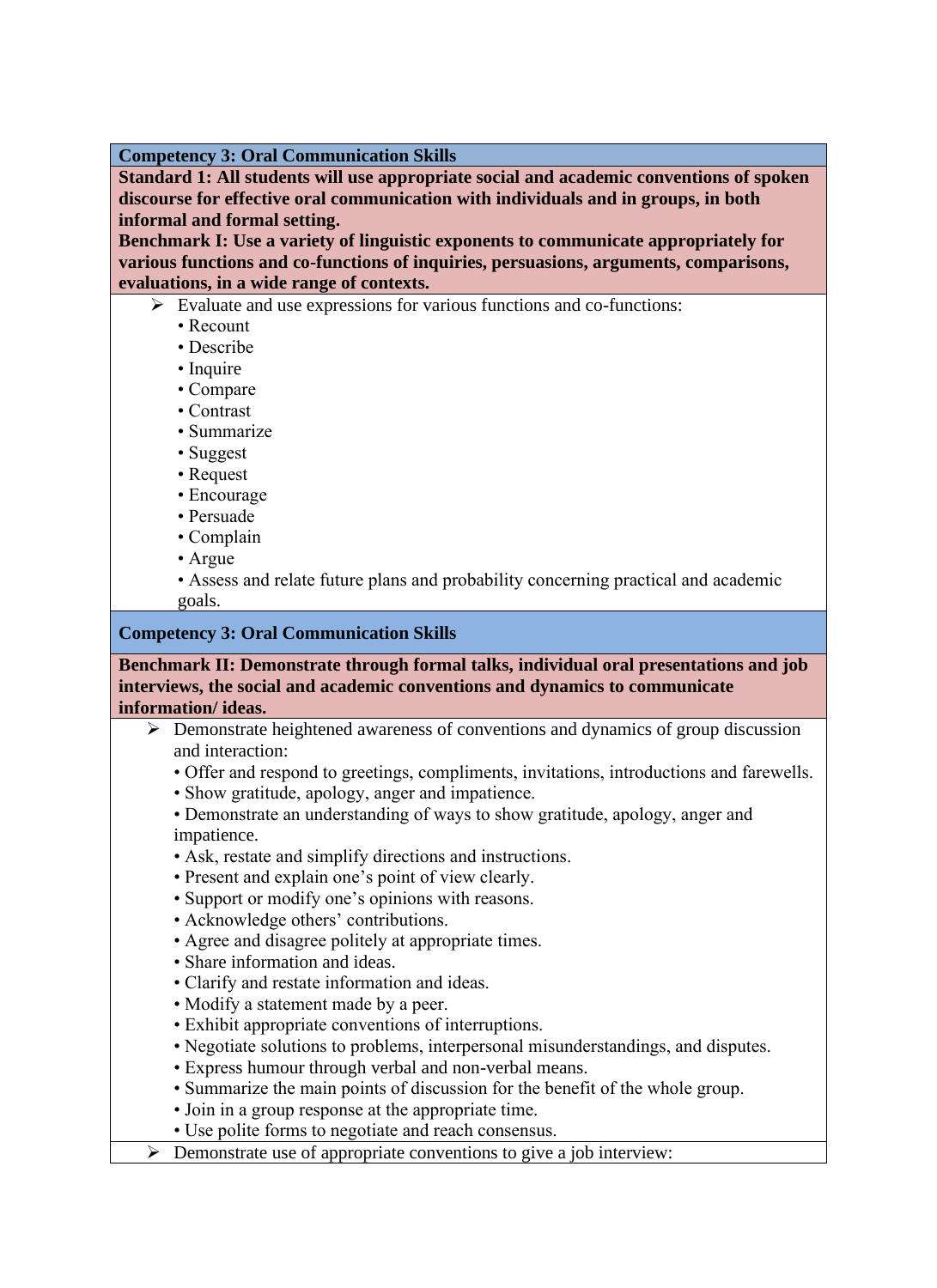- Preempt the questions for a job interview.
- Formulate and practice responses.

• Learn proper etiquettes and conventions of dress, appearance, tone and body language.

- Introduce self.
- Demonstrate good listening skills.
- Give appropriate responses using reciprocal ability.
- Request for repetition or restatement of a query.
- Repeat, restate coherently to clarify own opinions and ideas.
- Support ideas and opinions with solid evidence.
- Use clear, concise, cohesive and effective language.
- Avoid statements or gestures showing bias.
- Exhibit a positive attitude and confidence.
- Self-evaluate the effectiveness of the interview.
- ➢ Create and deliver simple group/ class presentations on various themes, problems and issues:
	- Present and explain one's point of view clearly.
	- Support or modify one's opinions with reasons.
	- Acknowledge others' contributions.
	- Present with clarity, the main point or subject of the presentation.
	- Support the topic or subject with effective factual information.
	- Structure ideas and arguments in a coherent logical fashion.
	- Exhibit appropriate etiquettes of interacting with audience.
	- Demonstrate appropriate conventions for use of various audio-visual aids.
- ➢ Evaluate to comment orally on the presentation of peers against a pre-developed student/ teacher criteria:
	- Clear and cohesive main idea.
	- Consistent organization of ideas.
	- Sufficient supporting detail.
	- Effective speaking style.
	- Appropriate body language, dress and posture.
	- Suitable tone.
	- Appropriate interaction with audience.
	- Appropriate selection and use of audio-visual aids.

## **Competency 4: Formal and Lexical Aspects of Language.**

**Standard 1, Pronunciation: All students will understand and articulate widely acceptable pronunciation, stress and intonation patterns of the English language for improved communication.**

**Benchmark I: Pronounce (acceptably) new lexical items, and use appropriate stress and intonation pattern in sustained speech to communicate effectively.**

- ➢ Use the pronunciation key to pronounce words with developing accuracy.
- ➢ Recognize silent letters in words and pronounce them with developing accuracy.
- ➢ Recognize, pronounce and represent primary and secondary stress in words with the help of a dictionary.
- ➢ Recognize and use varying intonation patterns as aids in spoken and written discourse to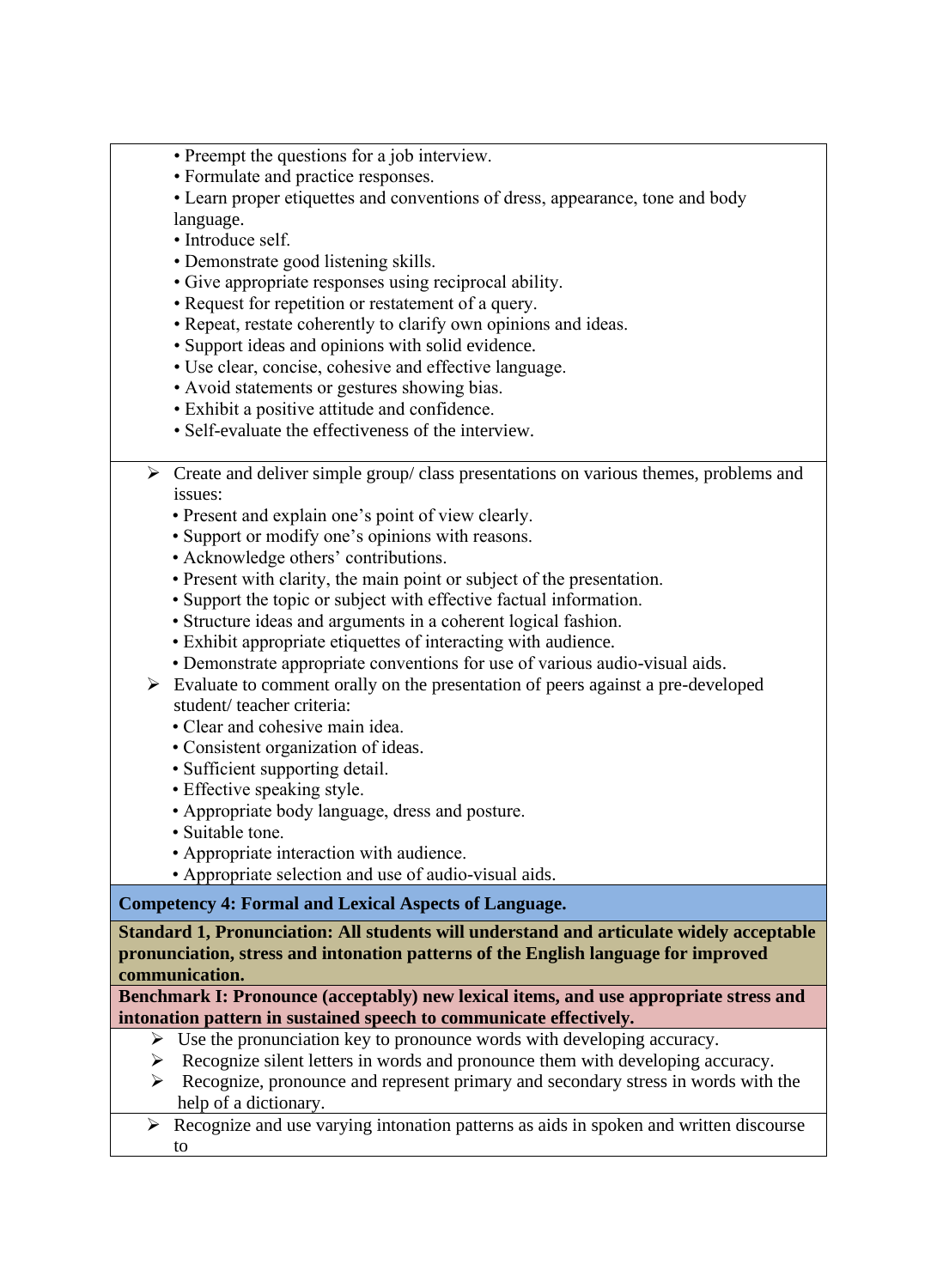- show attitude.
- highlight focus in meaning.
- divide speech into thought groups.

**Competency 4: Formal and Lexical Aspects of Language**

**Standard 2, Vocabulary: All students will enhance vocabulary for effective communication.**

**Benchmark I: Evaluate different kind of texts to understand how lexical items change meaning and style; use lexical items to show finer shades of meaning and style in their own speech and writing.**

- $\triangleright$  Use appropriate vocabulary and correct spelling in their own writing:
	- Illustrate the use of dictionary for finding appropriate meaning and correct spellings.
	- Use a thesaurus to locate the synonyms closest to the meaning of the given word in the context.

• Examine and interpret transitional devices that show comparison, contrast, reason, concession, condition, emphasis.

• Deduce the meaning of unfamiliar words from the context using contextual clues.

• Use the knowledge of roots, suffixes and affixes to determine the meaning of unfamiliar words.

• Understand and use colloquial and idiomatic expressions given in the text / glossary.

• Explore the use of synonyms with varying shades of meaning used for various purposes e.g. propaganda, irony, parody and satire.

• Use various reference sources to refine vocabulary for interpersonal, academic and work place situations, including figurative, idiomatic and technical vocabulary.

- $\triangleright$  Use the knowledge of literal and figurative meaning, grammatical gender and syntax to translate passages from English to Urdu.
	- Understand that most phrases and idioms do not translate literally from one language to another.

# **Competency 4: Formal and Lexical Aspects of Language**

**Standard 3: Grammar and Structure:** 

**All students will understand grammatical functions and use the principles of grammar, punctuation, and syntax for developing accuracy in their spoken and written** 

**communication.**

**Benchmark I: Apply grammatical functions and concepts of tense and aspect, transitional devices and modal verbs in their speech and writing.**

NOUNS, NOUN PHRASES AND CLAUSES

- ➢ Demonstrate use of collective, countable and uncountable, material and abstract nouns.
- ➢ Demonstrate use of nouns, noun phrases and clauses in apposition.
- $\triangleright$  Apply rules of change of number of nouns.<br> $\triangleright$  Recognize and demonstrate use of words the
- ➢ Recognize and demonstrate use of words that have double plurals

# **PRONOUNS**

- $\triangleright$  Illustrate use of pronouns.<br> $\triangleright$  Identify, and demonstrate u
- $\geq$  Identify, and demonstrate use of relative pronouns.<br> $\geq$  Recognize rules for using indefinite pronouns.
- Recognize rules for using indefinite pronouns.
- ➢ Illustrate use of pronoun-antecedent agreement.
- ➢ Illustrate use of cataphoric and anaphoric references.

# **ARTICLES**

 $\triangleright$  Apply rules for the use of a, an and the, wherever applicable in speech and writing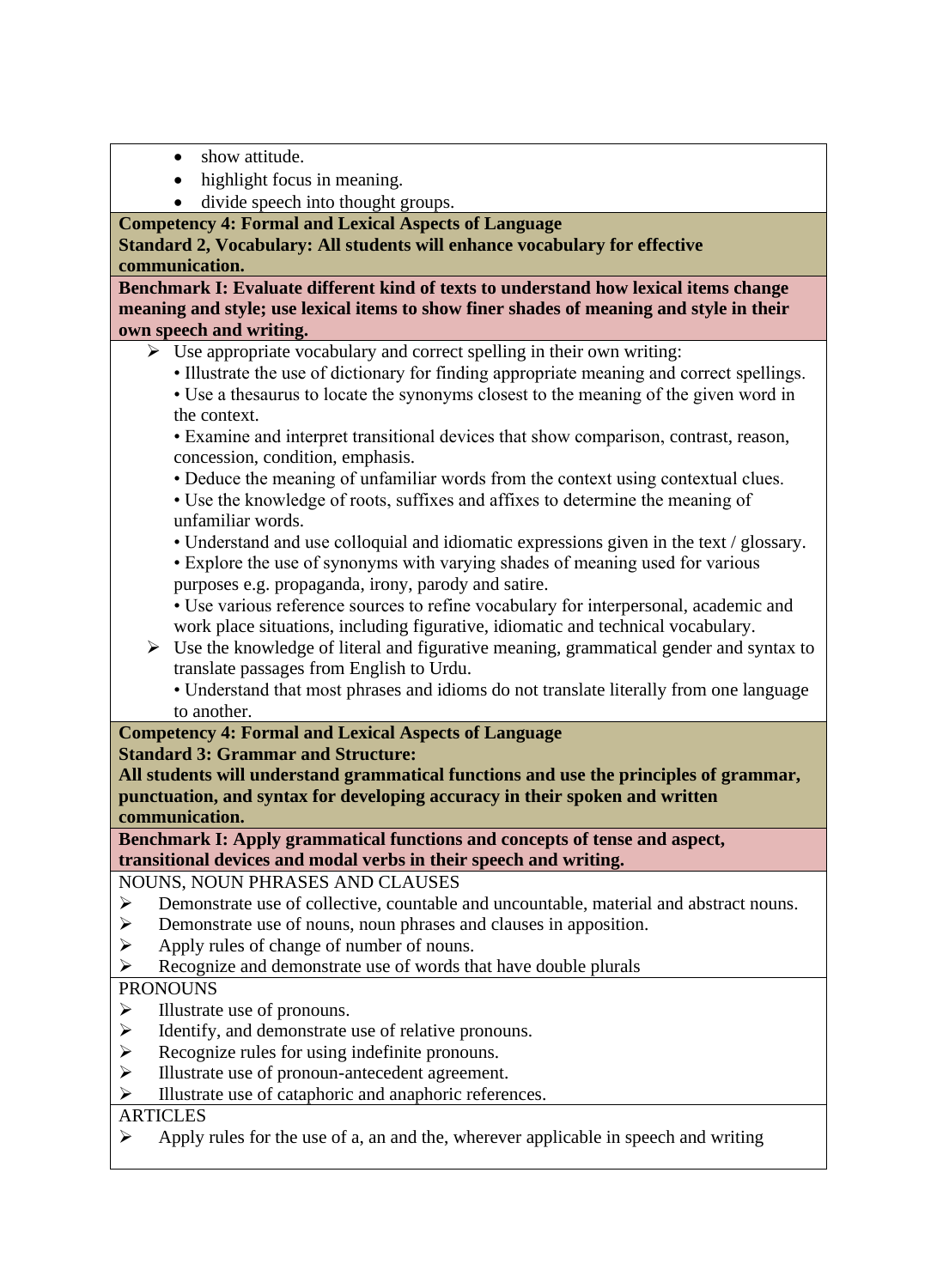VERBS AND VERB PHRASES

- ➢ Illustrate the use and all functions of modal verbs.
- $\geq$  Illustrate use of regular and irregular verbs.<br> $\geq$  Illustrate use of transitive and intransitive ve
- ➢ Illustrate use of transitive and intransitive verbs.
- $\triangleright$  Make and use present and past participles.<br> $\triangleright$  Identify, recognize the function and use of
- $\geq$  Identify, recognize the function and use of perfect participles.<br> $\geq$  Illustrate the use of infinitives and infinitive phrases.
- ➢ Illustrate the use of infinitives and infinitive phrases.
- ➢ Illustrate the use of gerunds and gerund phrases.

#### **TENSES**

- ➢ Illustrate use of tenses.
- ➢ Identify, change the form of, and use Future Continuous Tense.
- ➢ Identify form and use Future Continuous, Future Perfect and Future Perfect Continuous Tenses.

#### ADJECTIVES AND ADJECTIVE PHRASES AND CLAUSES

- ➢ Classify adjectives into different types. Change and use degrees of adjectives.
- $\triangleright$  Follow order of adjectives in sentences.
- $\triangleright$  Identify and use adjective phrases and clauses.

## ADVERBS AND ADVERBIALS

- $\triangleright$  Illustrate use of adverbs.
- ➢ Recognize varying positions of adverbs in sentences according to their kinds and importance.
- ➢ Identify and use adverbial phrases and clauses.
- PREPOSITIONS AND PREPOSITIONAL PHRASES
- ➢ Illustrate use of prepositions of position, time and movement and direction

## TRANSITIONAL DEVICES

 $\triangleright$  Use in speech and writing, all the appropriate transitional devices.

**Benchmark II:** Recognize and use punctuation to evaluate complex texts for style and changes in meaning and to use in writing of bibliographies and reference lists.

- $\triangleright$  Apply rules of capitalization wherever applicable.
- ➢ Illustrate use of all punctuation marks wherever applicable.
- ➢ Recognize and rectify faulty punctuation in given passages and own work.
- ➢ Recognize and use comma to mark a dependent word or word group that breaks the continuity of the sentence.
- ➢ Recognize and use colon between two independent groups not joined by a connecting word, when the first group points forward to the second.
- ➢ Recognize and use semicolon:
	- Before certain expressions when they introduce an illustration that is a complete clause or an enumeration that consists of several items.

• To separate serial phrases or clauses which have a common dependence on something that precedes or follows.

- ➢ Recognize and use quotation marks to enclose titles of published works and titles of their subdivisions.
- ➢ Recognize and use hyphen to indicate the division of a word at the end of a line.
- ➢ Recognize and use dash to mark a parenthesis or apposition to give strong emphasis, to mark off a contrasting or summarizing statement.
- ➢ Recognize and use parenthesis (Square Brackets) to enclose explanation, comment or criticism inserted by someone other than the person quoted.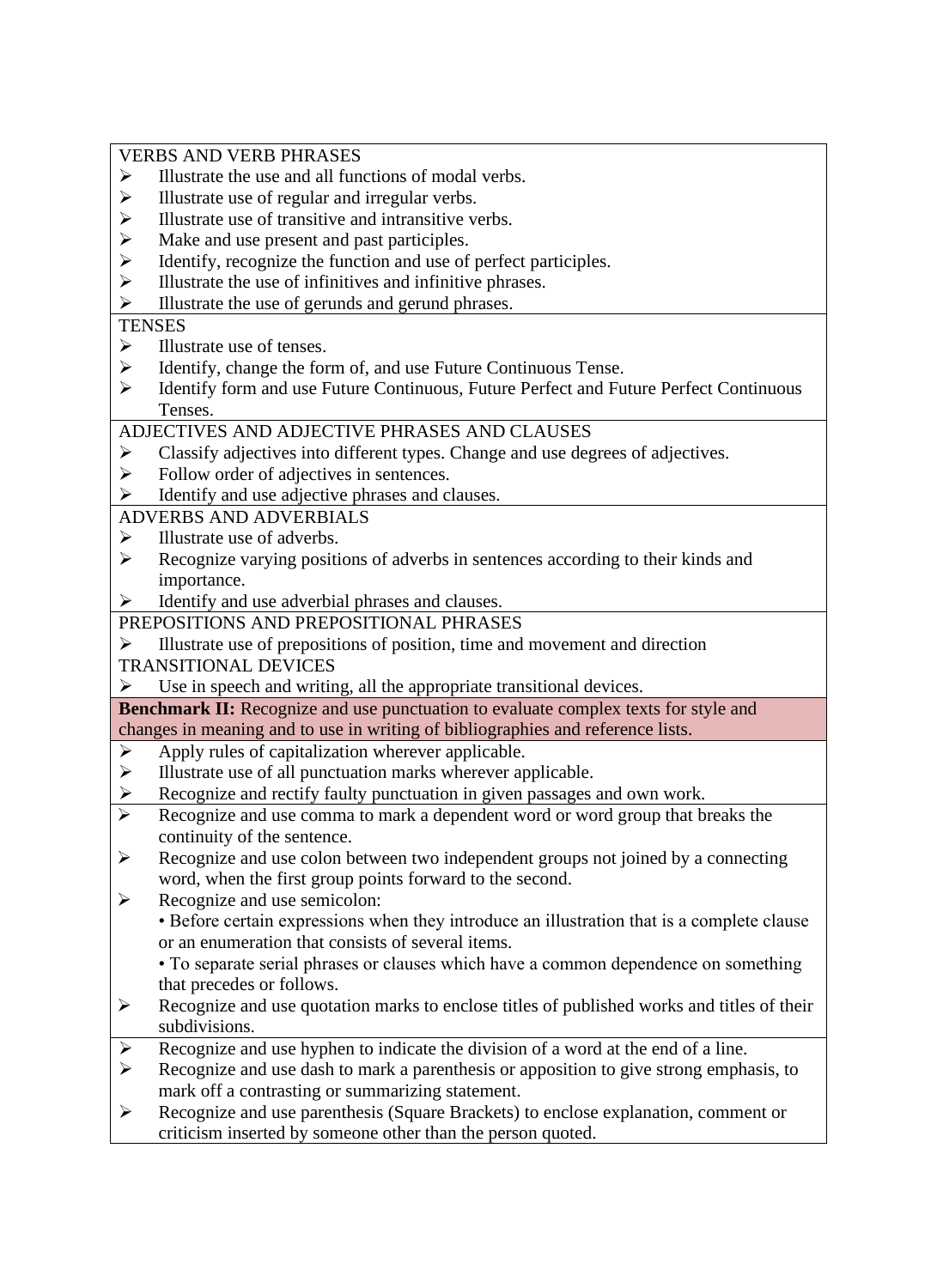➢ Recognize and use omission marks or ellipses to signify the omission or deletion of letters or words in sentences.

**Benchmark III: Analyze sentence types and structure, recognize and apply the concept and function of coordination and subordination in extended writing tasks for increased effectiveness in communication.**

SENTENCE STRUCTURE

➢ Analyze sentences for different clauses and phrases; evaluate how their positions in sentences change meaning and affect communicative function.

TYPES OF SENTENCES

- ➢ Recognize and use sentence inversion for various purposes.
- ➢ Analyze and construct simple, compound and complex sentences.
- ➢ Identify, analyze and construct conditional sentences.
- $\triangleright$  Use active and passive voice appropriately in speech and writing according to the required communicative function.

## **Competency 5: Appropriate Ethical and Social Development**

#### **Standard 1: All students will develop ethical and social attributes and values relevant in a multicultural, civilized society.**

Please note: This competency will be developed and incorporated across the other four competencies; hence, the teaching and learning of the appropriate values and attributes is to be embedded in the chosen themes and topics of the reading texts, and through writing and speaking activities performed in the learning environment of the class.

**Benchmark I: Recognize and practise values and attributes such as tolerance, humanism, patience, equity, justice, honesty, empathy, etc., relevant for peaceful coexistence between individuals, groups and nations.**

**Benchmark II: Develop and portray through actions, a sense of importance of individual worth; simultaneously valuing diversity and equality among people.**

**Benchmark III: Understand and evaluate contemporary social, economic and scientific developments/ issues so as to participate in the global society as aware and thinking individuals.**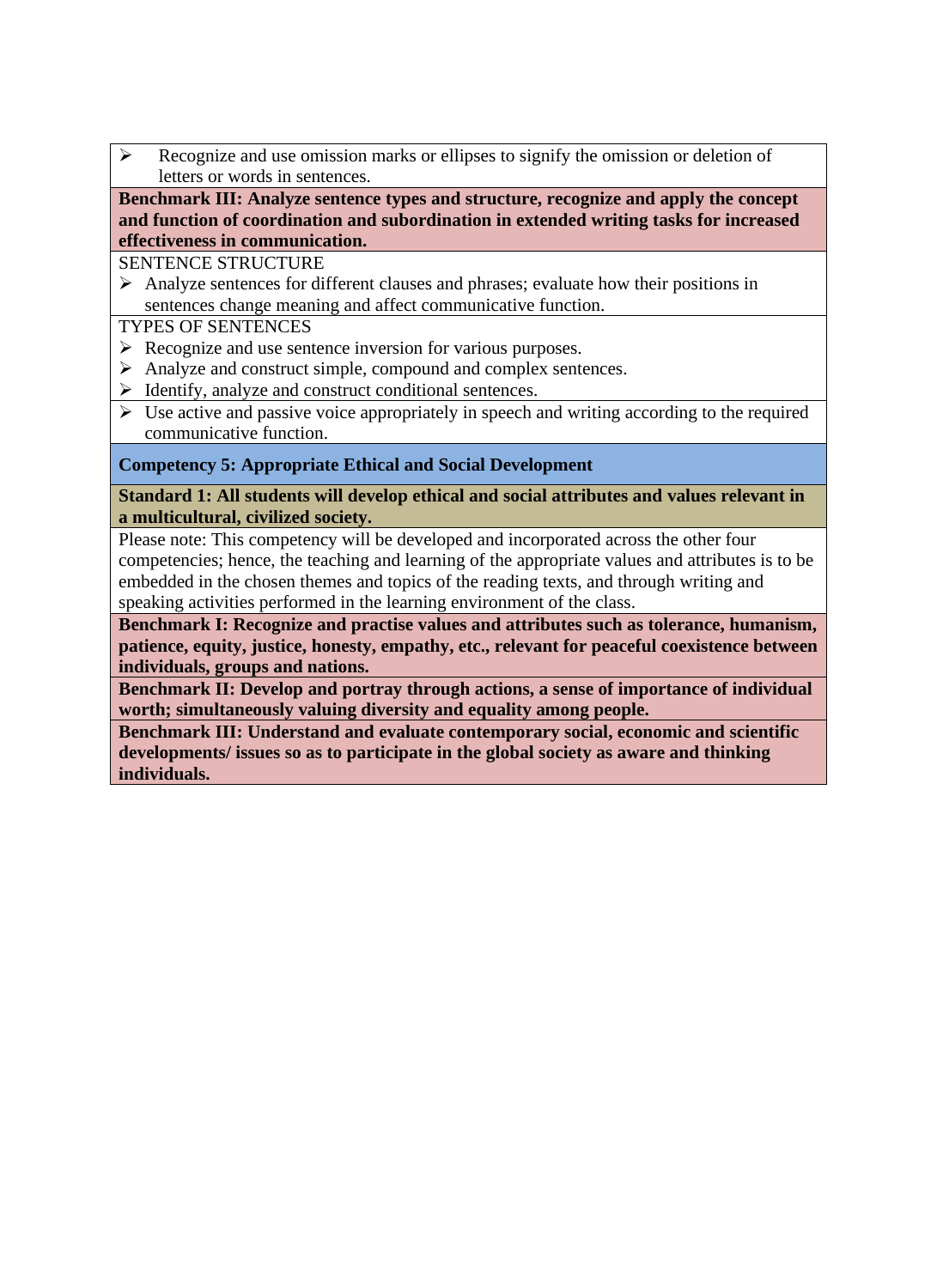#### **POLICY GUIDELINES**  Paper Pattern and Distribution of Marks English HSSC-I

The question paper is organized into three sections, namely: "Section A, B & C". Questions posed may be of the IQ level of HSSC-I students with regard to content and difficulty level. Distribution of the questions with respect to cognitive domains shall roughly be: 30% Knowledge  $(K)$ , 50% Understanding  $(U)$  and 20% Application  $(A)$ .

# **SECTION – A** (Marks 20)

While writing MCQs, sufficient representation may be given to the various assessable areas of competencies and their SLOs.

# **SECTION – B** (Marks 40)

|     | This part of the question paper will consist of a comprehension          | $8 + 5 \times 4 =$ |
|-----|--------------------------------------------------------------------------|--------------------|
|     | passage of 250 to 350 words having equal level of difficulty as          | 28 Marks           |
|     | lessons taught in classroom appending eight questions based on           |                    |
|     | varying SLOs and Cognitive Domains of learning. The students             |                    |
|     | are required to answer six parts including compulsory Question           |                    |
| Q.2 | (i) about summary writing bearing eight marks. The other parts           |                    |
|     | will be of four marks each. The passage of HSSC-I level will be          |                    |
|     | aligned with themes and subthemes mentioned in the curriculum.           |                    |
|     | The religious, ethnic and gender biases will be taken into               |                    |
|     | consideration while selecting the passage.                               |                    |
|     | a. This question shall consist of stanza/stanzas appending variety       | 6 Marks            |
|     | of questions with variable marks allocation. Stanza of parallel          |                    |
|     | difficulty level will be given. (Questions will be related to content    |                    |
|     | or poetic devices or any other identical item mentioned in               |                    |
| Q.3 | bifurcated SLOs of HSSC-I).                                              |                    |
|     | b. This part shall consist of two general questions based on the variant | 6 Marks            |
|     | aspects / elements of one act play like setting, plot, characterization, |                    |
|     | conflict, tone etc. The candidates shall be required to attempt one      |                    |
|     | question of 6 marks.                                                     |                    |

# **SECTION – C** (Marks 40)

| Q.4 | 8 Marks<br>The students shall be required to write a Resume without covering |          |  |  |  |  |  |  |  |  |  |  |
|-----|------------------------------------------------------------------------------|----------|--|--|--|--|--|--|--|--|--|--|
|     | letter. Other items of identical nature like an effective job                |          |  |  |  |  |  |  |  |  |  |  |
|     | application etc. mentioned in bifurcated SLOs for HSSC-I may                 |          |  |  |  |  |  |  |  |  |  |  |
|     | also be asked.                                                               |          |  |  |  |  |  |  |  |  |  |  |
|     | Note: The candidates are advised not to mention their real names             |          |  |  |  |  |  |  |  |  |  |  |
|     | and address in Resumé.                                                       |          |  |  |  |  |  |  |  |  |  |  |
|     | This question shall consist of three parts: a, b&c. The candidates shall be  |          |  |  |  |  |  |  |  |  |  |  |
|     | required to:                                                                 |          |  |  |  |  |  |  |  |  |  |  |
|     | (a) Use six phrasal verbs in sentences/blanks out of eight for 1 mark        | $6+6+4=$ |  |  |  |  |  |  |  |  |  |  |
| Q.5 | each. Sentence must clarify the idiomatic meaning of phrasal verbs.          | 16 Marks |  |  |  |  |  |  |  |  |  |  |
|     | (b) Provide the correct form of verbs/degrees of adjectives in six out of    |          |  |  |  |  |  |  |  |  |  |  |
|     | seven sentences for 1 mark each.                                             |          |  |  |  |  |  |  |  |  |  |  |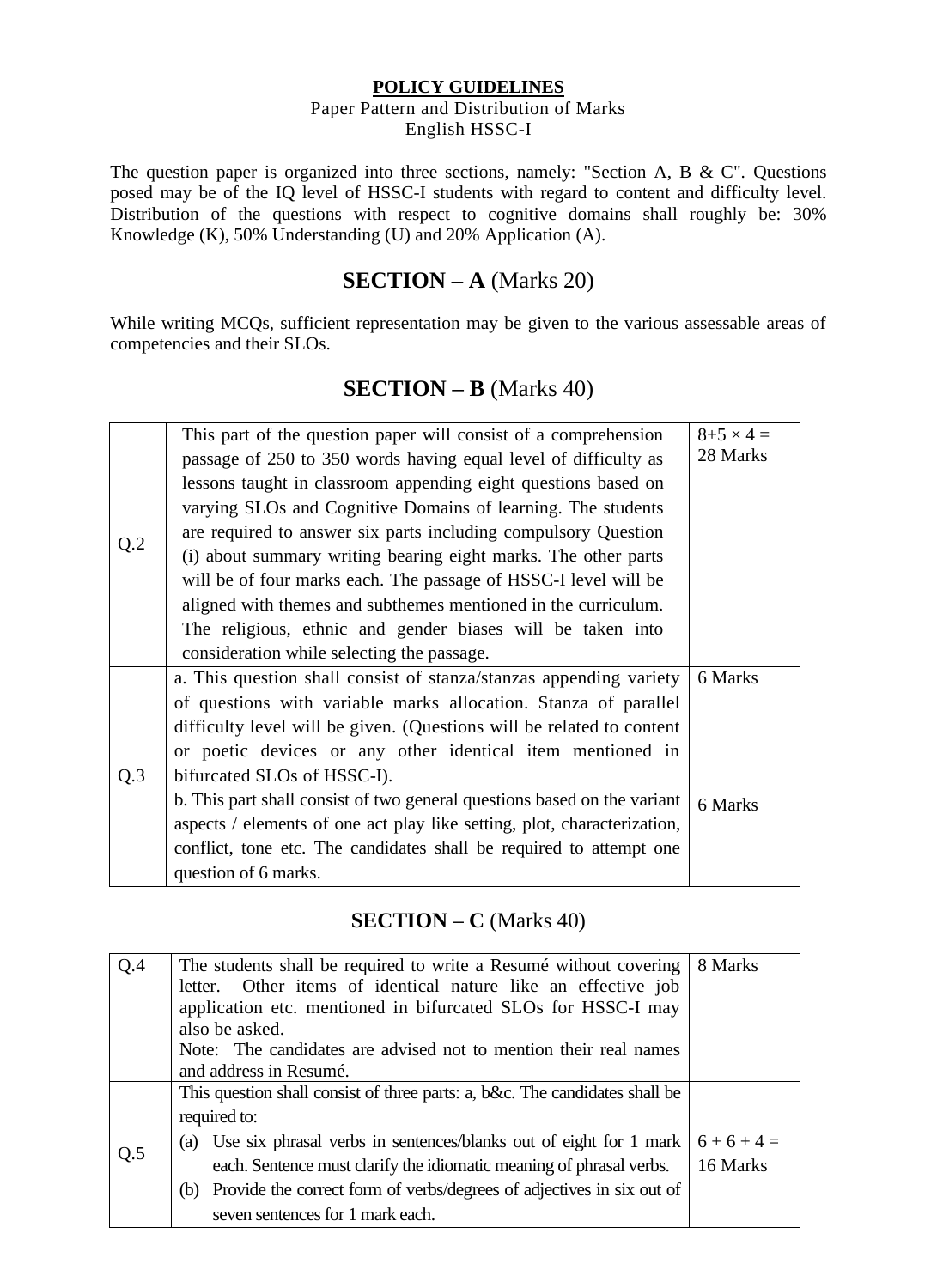|                   | Note: Other parallel lexical items based on the bifurcated SLOs for     |         |                  |     |
|-------------------|-------------------------------------------------------------------------|---------|------------------|-----|
|                   | HSSC-I may also be asked.                                               |         |                  |     |
|                   | (c) Punctuate a passage taken from any piece of prose of similar        |         |                  |     |
|                   | difficulty level as taught in the classroom. Preferably, the passage    |         |                  |     |
|                   | may contain eight omissions of punctuation marks including the          |         |                  |     |
|                   | capitalization mistakes. Four marks will be awarded at the rate of 1    |         |                  |     |
|                   | mark for two corrections.                                               |         |                  |     |
|                   | Note: Other items of identical nature mentioned in bifurcated           |         |                  |     |
|                   | SLOs for HSSC-I may also be asked.                                      |         |                  |     |
|                   | This question shall require the students to write either an application |         |                  |     |
| Q.6               | or a formal letter. Eight marks will be awarded in accordance with      | 8 Marks |                  |     |
|                   | the following distribution.                                             |         |                  |     |
|                   | <b>Examination Hall</b>                                                 | 0.5     | City: A.B.C.     | 0.5 |
| Date              |                                                                         | 0.5     | Salutation       | 0.5 |
|                   | Body of the letter/application                                          | 5.0     | Yours sincerely/ | 0.5 |
| i.                | Opening                                                                 |         | truly/faithfully |     |
| $\overline{11}$ . | Main body of the letter/application writing                             |         | X.Y.Z.           | 0.5 |
| iii.              | Conclusion/closing                                                      |         |                  |     |

(Marks for the format SHALL ONLY BE AWARDED if the body of the letter/application is written properly irrespective of its level of accuracy/correctness).

| Q.7 | This question shall require the students to translate the given<br>paragraph from English into Urdu of 8 marks.                                    |         |
|-----|----------------------------------------------------------------------------------------------------------------------------------------------------|---------|
|     | OR<br>Write a dialogue on a given topic. (At least Eight sets of<br>conversation relevant to the topic other than the opening and<br>$\frac{1}{2}$ | 8 Marks |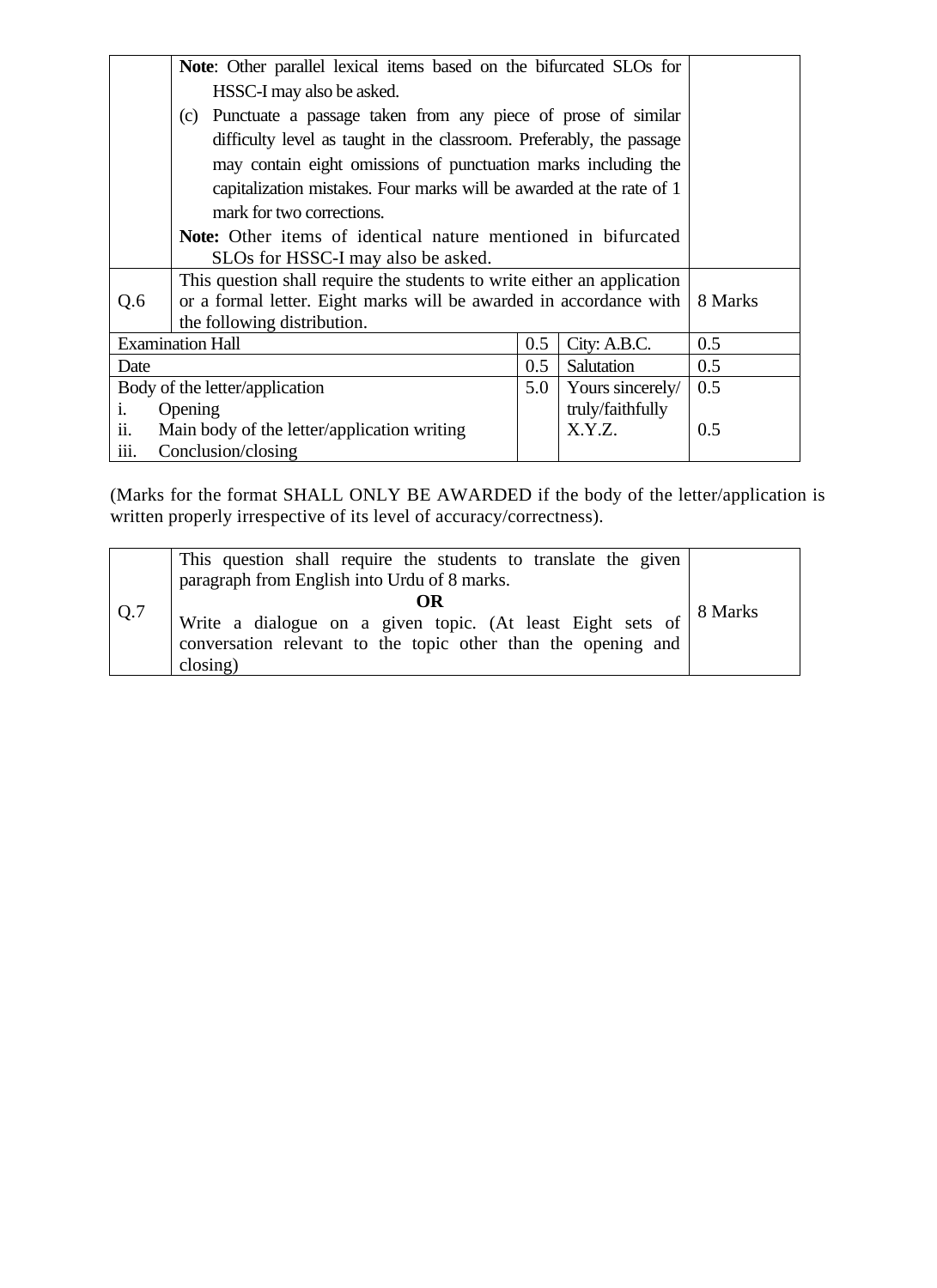|        | <b>Version No.</b> |   |   |   |   | <b>ROLL NUMBER</b>  |                          |   |   |                                          |
|--------|--------------------|---|---|---|---|---------------------|--------------------------|---|---|------------------------------------------|
|        |                    |   |   |   |   |                     |                          |   |   | INTERMEDIATE ANU SCON<br><b>BOARD OF</b> |
|        |                    |   |   |   |   |                     |                          |   |   | THERE'S                                  |
|        |                    |   |   |   |   |                     | $\overline{\phantom{a}}$ |   |   | SLAMABAD'                                |
|        |                    |   |   |   |   |                     |                          |   |   |                                          |
| 3<br>3 | $\mathcal{L}$      | 3 | 3 | 3 | 3 | 3                   | 3                        | 3 | 3 | <b>Answer Sheet</b><br>No.               |
| 4      |                    |   | 4 |   |   | 4                   |                          | 4 |   |                                          |
| 5      | 5                  | Ь | 5 | ц | Ь | 5                   | 5                        | Ь | 5 | <b>Sign. of Candidate</b>                |
| 6<br>6 | 6                  | ь | 6 | 6 | 6 | $\overline{6}$<br>- | 6                        | 6 | 6 |                                          |
|        |                    |   |   |   |   |                     |                          |   |   | Sign. of Invigilator                     |
| 8<br>8 | 8                  | 8 | 8 | 8 | 8 | 8                   | 8                        | 8 | 8 |                                          |
| 9<br>9 |                    |   |   |   |   | 9                   | 9                        |   |   |                                          |

### **ENGLISH COMPULSORY HSSC–I SECTION – A (Marks 20) Time allowed: 25 Minutes**

Section – A is compulsory. All parts of this section are to be answered on this page and handed over to the Centre Superintendent. Deleting/overwriting is not allowed. **Do not use lead pencil.**

# **Q.1 Fill the relevant bubble for each part. Each part carries one mark.**

| (1) | Majority of our students are following the same <b>rut</b> in term of the choice of their<br>career. The synonym of the underlined word is: |                                                                                                                         |             |           |             |     |  |  |  |  |
|-----|---------------------------------------------------------------------------------------------------------------------------------------------|-------------------------------------------------------------------------------------------------------------------------|-------------|-----------|-------------|-----|--|--|--|--|
|     |                                                                                                                                             |                                                                                                                         |             |           |             |     |  |  |  |  |
|     | A.                                                                                                                                          | track                                                                                                                   |             | <b>B.</b> | refusal     |     |  |  |  |  |
|     | C.                                                                                                                                          | denial                                                                                                                  |             | D.        | closure     |     |  |  |  |  |
| (2) | O' Wild West Wind, thou breath of Autumn's being. Which one of the following                                                                |                                                                                                                         |             |           |             |     |  |  |  |  |
|     | poetic device is used in the poetic line?                                                                                                   |                                                                                                                         |             |           |             |     |  |  |  |  |
|     | Α.                                                                                                                                          | personification                                                                                                         |             | Β.        | simile      |     |  |  |  |  |
|     | C.                                                                                                                                          | metaphor                                                                                                                |             | D.        | irony       |     |  |  |  |  |
| (3) |                                                                                                                                             | Which one of the following sentences exemplifies alliteration?                                                          |             |           |             |     |  |  |  |  |
|     | A.                                                                                                                                          | They counsel with the stars whose broken branches show the scars. $\bigcirc$                                            |             |           |             |     |  |  |  |  |
|     | <b>B.</b>                                                                                                                                   | The dancing waves of the sea made him terrified.                                                                        |             |           |             |     |  |  |  |  |
|     | C.                                                                                                                                          | Laughter is the music of the soul.                                                                                      |             |           |             |     |  |  |  |  |
|     | D.                                                                                                                                          | He is as innocent as an angel.                                                                                          |             |           |             |     |  |  |  |  |
| (4) |                                                                                                                                             | Anti-climax is a situation in a play or a story that releases tension after:                                            |             |           |             |     |  |  |  |  |
|     | A.                                                                                                                                          | exposition                                                                                                              |             | <b>B.</b> | conflict    |     |  |  |  |  |
|     | C.                                                                                                                                          | climax                                                                                                                  |             | D.        | denouement  |     |  |  |  |  |
| (5) |                                                                                                                                             | Identify the sentence implying the transitional device of cause:                                                        |             |           |             |     |  |  |  |  |
|     | A.                                                                                                                                          | Since it was raining, we stayed home.                                                                                   |             |           |             |     |  |  |  |  |
|     | <b>B.</b>                                                                                                                                   | Above all, you should be responsible.                                                                                   |             |           |             | OOO |  |  |  |  |
|     | C.                                                                                                                                          | In brief, things are not going well.                                                                                    |             |           |             |     |  |  |  |  |
|     | D.                                                                                                                                          | At least, you should stay back.                                                                                         |             |           |             |     |  |  |  |  |
|     |                                                                                                                                             |                                                                                                                         |             |           |             |     |  |  |  |  |
| (6) |                                                                                                                                             | When he made insolent remarks towards his class mate, the teacher took him to<br>task. Antonym of the word insolent is: |             |           |             |     |  |  |  |  |
|     | A.                                                                                                                                          | disrespectful                                                                                                           |             | Β.        | irreverence |     |  |  |  |  |
|     | C.                                                                                                                                          |                                                                                                                         |             | D.        |             |     |  |  |  |  |
|     |                                                                                                                                             | respectful                                                                                                              |             |           | regret      |     |  |  |  |  |
| (7) |                                                                                                                                             | Which one of the following sentences has adjective clause?                                                              |             |           |             |     |  |  |  |  |
|     | A.                                                                                                                                          | He wears a tattered coat.                                                                                               |             |           |             |     |  |  |  |  |
|     | <b>B.</b>                                                                                                                                   | We reached where two rivers meet.                                                                                       |             |           |             |     |  |  |  |  |
|     | C.                                                                                                                                          | They bought a house that needs renovation.                                                                              |             |           |             | OOO |  |  |  |  |
|     | D.                                                                                                                                          | The landlord has a big house.                                                                                           |             |           |             |     |  |  |  |  |
|     |                                                                                                                                             |                                                                                                                         | Page 1 of 3 |           |             |     |  |  |  |  |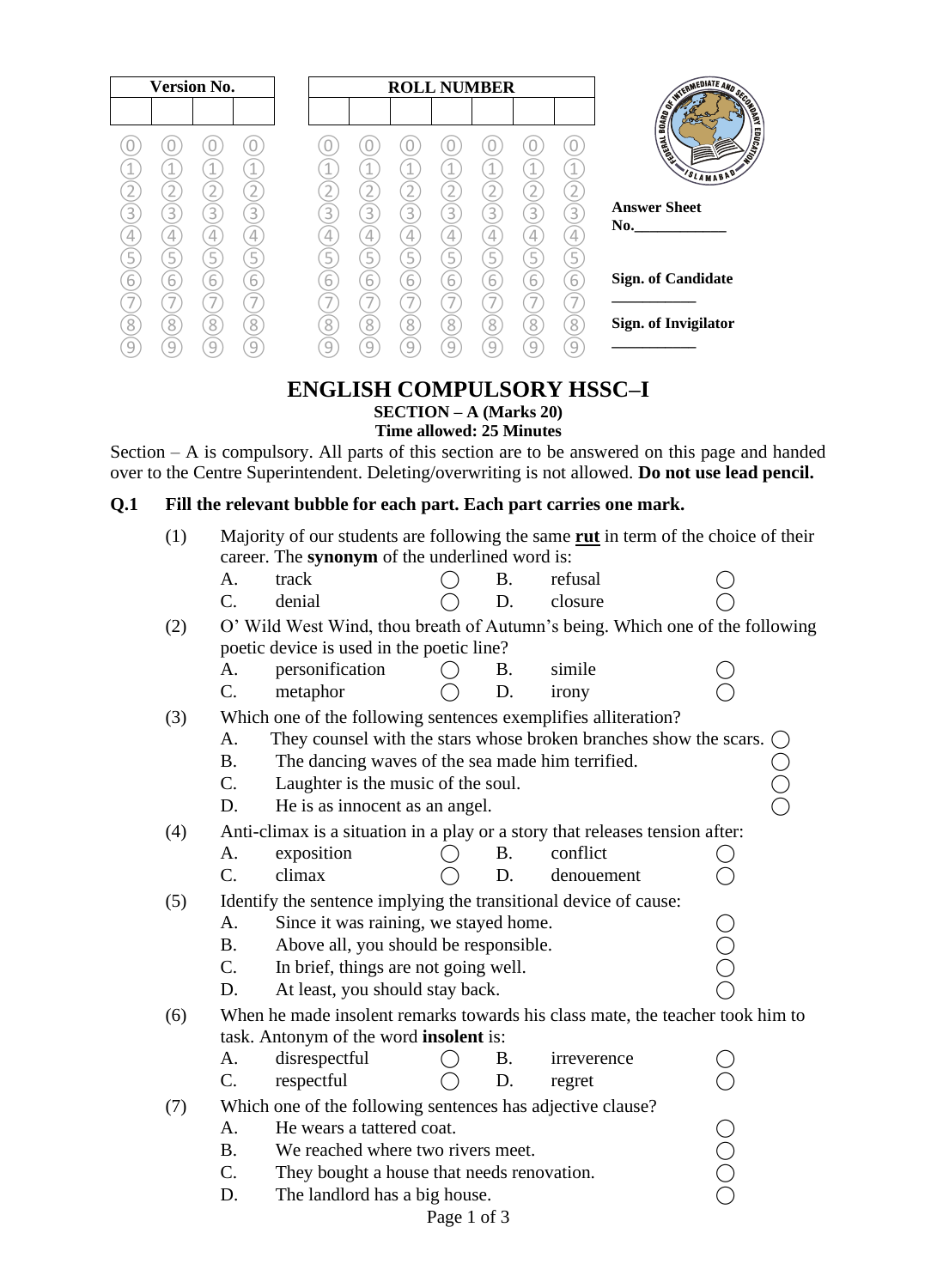| (8)  | A.<br><b>B.</b><br>C.<br>D.                                                                                                                                                                                                                                                                                                             | Identify the sentence that has past indefinite tense:<br>Heavy fog hung over the valley.<br>They cut the trees for fuel every day.<br>Tea was being prepared.<br>I would like to go now. |  |                 |                                                                                                                            | 0<br>0<br>0<br>0 |  |  |
|------|-----------------------------------------------------------------------------------------------------------------------------------------------------------------------------------------------------------------------------------------------------------------------------------------------------------------------------------------|------------------------------------------------------------------------------------------------------------------------------------------------------------------------------------------|--|-----------------|----------------------------------------------------------------------------------------------------------------------------|------------------|--|--|
| (9)  | A.<br><b>B.</b><br>C.<br>D.                                                                                                                                                                                                                                                                                                             | Reading tired him.<br>He saw a flying horse.<br>He was served with a written warning.<br>Plan for some saving.                                                                           |  |                 | Which one of the following sentences contains the example of present participle?                                           | JOOL             |  |  |
| (10) | A.<br><b>B.</b><br>C.<br>D.                                                                                                                                                                                                                                                                                                             | He himself submitted his assignment.<br>Each of the students was busy.<br>Neither of the students could do it.<br>No one enjoyed it.                                                     |  |                 | Which one of the following sentences carries an emphatic pronoun?                                                          | Ŏ<br>Q           |  |  |
| (11) | A.<br>C.                                                                                                                                                                                                                                                                                                                                | fists. Infer the correct option from the following.<br>Harry is angry.<br>Harry is excited.                                                                                              |  | <b>B.</b><br>D. | Harry's face turned red and he started to yell, balling his hands up into shaking<br>Harry is playing.<br>Harry is hungry. |                  |  |  |
| (12) | In which one of the following sentences all the apostrophes are correctly placed?<br>The two boy's bags were lying at the river's edge.<br>A.<br><b>B.</b><br>The two boy's bags were lying at the rivers' edge.<br>C.<br>The two boys' bags were lying at the rivers edge.<br>The two boys' bags were lying at the river's edge.<br>D. |                                                                                                                                                                                          |  |                 |                                                                                                                            |                  |  |  |
| (13) | A.<br><b>B.</b><br>$\mathcal{C}$<br>D.                                                                                                                                                                                                                                                                                                  | He bought a car of a new model.<br>The dog chased him everywhere.<br>He wanted to go home.<br>The kite flies up and up.                                                                  |  |                 | Which one of the following sentences contains an adjective phrase?                                                         |                  |  |  |
| (14) |                                                                                                                                                                                                                                                                                                                                         | Which one of the following sentences has a transitive verb?<br>A. He turned off the light. $\bigcirc$<br>C. He returned at night.                                                        |  | <b>B.</b><br>D. | The soldiers fought bravely $\bigcap$<br>Did you get tired?                                                                |                  |  |  |
| (15) | Which one of the following sentences contains a gerund phrase?<br>Eating ice cream in winter is not good.<br>A.<br>Barking dog seldom bites.<br><b>B.</b><br>C.<br>Reading is easier than writing.<br>He is playing hockey.<br>D.                                                                                                       |                                                                                                                                                                                          |  |                 |                                                                                                                            |                  |  |  |
| (16) | sentence is:                                                                                                                                                                                                                                                                                                                            |                                                                                                                                                                                          |  |                 | <b>Unless he comes early, I</b> will not wait all day for him. The underlined part of the                                  |                  |  |  |
|      | A.<br>C.                                                                                                                                                                                                                                                                                                                                | noun clause<br>adjective phrase                                                                                                                                                          |  | Β.<br>D.        | adverb clause<br>adverb phrase                                                                                             |                  |  |  |
| (17) |                                                                                                                                                                                                                                                                                                                                         |                                                                                                                                                                                          |  |                 | The dog chases him <b>where he goes</b> '. The underlined part of the sentence is:                                         |                  |  |  |
|      | A.                                                                                                                                                                                                                                                                                                                                      | phrase                                                                                                                                                                                   |  | <b>B.</b>       | clause                                                                                                                     |                  |  |  |
|      | C.                                                                                                                                                                                                                                                                                                                                      | sentence                                                                                                                                                                                 |  | D.              | predicate                                                                                                                  |                  |  |  |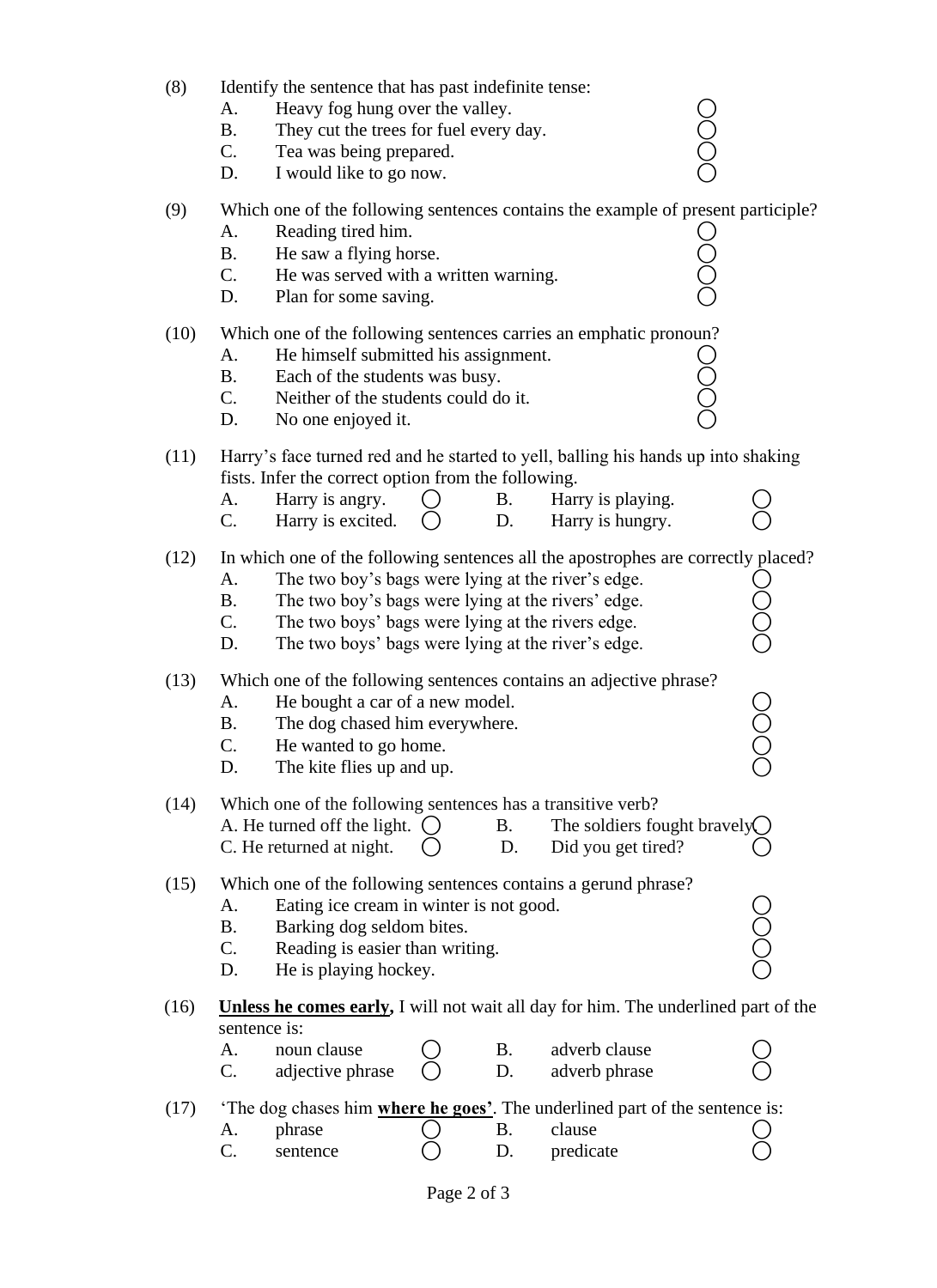(18) He **never** quarrels with his playmates. The underlined word is a/an:

- A. adverb of manner  $\overline{O}$  B. adverb of frequency  $\overline{O}$ <br>C. adverb of degree  $\overline{O}$  D. adverb of time  $\overline{O}$ 
	- adverb of degree  $\overrightarrow{O}$
- (19) His **knowledge** of many languages elevated him among his companions. The underlined word is a/an:
	- A. proper noun  $\bigcirc$  B. material noun  $\bigcirc$ <br>C. abstract noun  $\bigcirc$  D. collective noun  $\bigcirc$
	- $C.$  abstract noun  $\bigcirc$  D. collective noun
- (20) The brave soldiers rushed to the battlefield and forced the enemy to flee. The sentence is:
	- A. simple  $\bigcirc$  B. complex  $\bigcirc$ <br>C. compound  $\bigcirc$  D. compound complex  $\bigcirc$  $C.$  compound  $\overline{O}$  D. compound complex

**\_\_\_\_\_\_\_\_\_\_\_\_\_\_\_**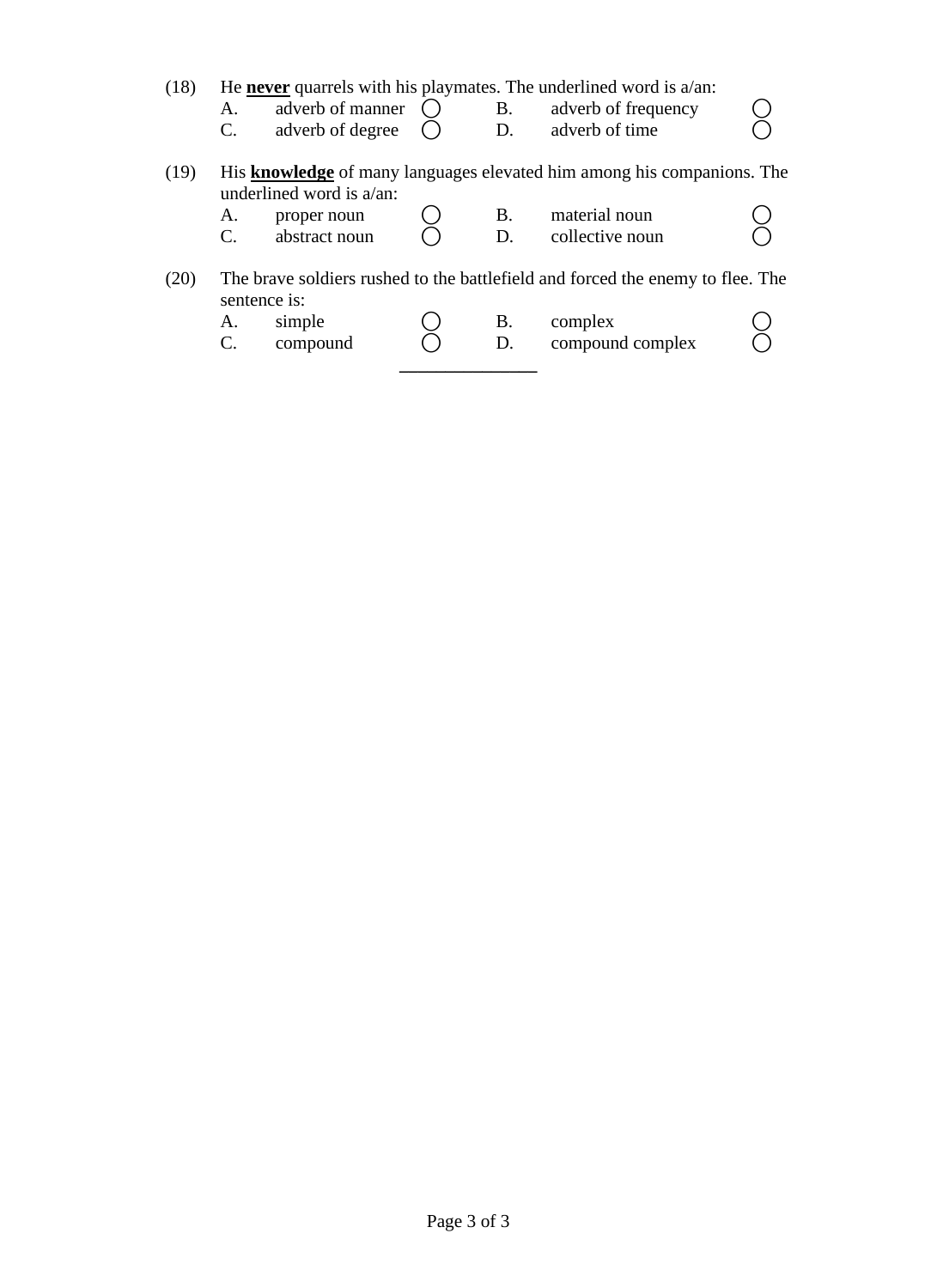

Time allowed: 2.35hours Total Marks: 80

Note: Answer the questions in Sections 'B' and 'C' at the place specified for it therein on the separately provided E-Sheet. No supplementary answer sheet will be provided. Write your answers neatly and legibly.

# **SECTION – B** (Marks 40)

- **Q.2** Read the following passage carefully and answer any **SIX** questions including **Question No.(i)**appended to it.
- **Note:** Question no. (i) about summary writing is compulsory carrying 08 marks while rest of the questions carry 04 marks each.  $(8 + 5 \times 4 = 28)$

It should, however, be kept in mind that nothing is constant except change. Everybody changes, as do our likes and dislikes.Something we loved doing two years ago may now give us displeasure.Always take time to reflect on the things in your life that you feel most strongly about. Make a list of your likes and dislikes, needs and wants. Reflect on your current career path. If your job and career fall under 'Like,' you know that you are still on the right path. Take time to understand your interest and the motives that drive your sense of success and happiness.

After you've identified your interests, search for occupations. For example, if you like children or reading, explore a career in early education or library sciences. Careers such as day care worker or **paediatric** nurse, elementary or Montessori teacher are also options that allow you to work with children. Similarly, if you take **initiative** in helping others and assist people in their **critical** state, you can opt for medical profession and so on.

Now that you've focused on a specific career based on your interests, identify the education, knowledge and skills it requires. Some careers may be started with a high school diploma; others may require a two-year or four-year degree. Some fields require certification for your chosen path. For example, if you chose a career in project management, you may find that certain positions require a certification. If you want to be engineer you will have to plan your career accordingly. Moreover, if you are good at Mathematics and numeracy better to opt for management accounting or finance.

It is worth noting that you should consider factors beyond personal preferences. What is the current demand for the field that you have chosen? If the demand is low or entry is difficult, are you comfortable with risk? Gather advice from friends, colleagues, and family members and also **interact** with those who are already in this field. Consider potential outcomes and barriers for each of your final options.

# **QUESTIONS:**

i. Write down the summary of the given passage and suggest a suitable title.

 $(7+1=8)$ 

- ii. What is the significance of change in real life?
- iii. Why is it necessary to know about your needs and wants before deciding on a profession?
- iv. Explain why it is important to identify your interests before choosing an occupation?
- v. What are the requirements for joining a specific profession?
- vi. How can it be beneficial to gather advice from friends, colleagues and family members?
- vii. Write the underlying message conveyed through the paragraph.
- viii. Deduce meaning of the underlined words from the context.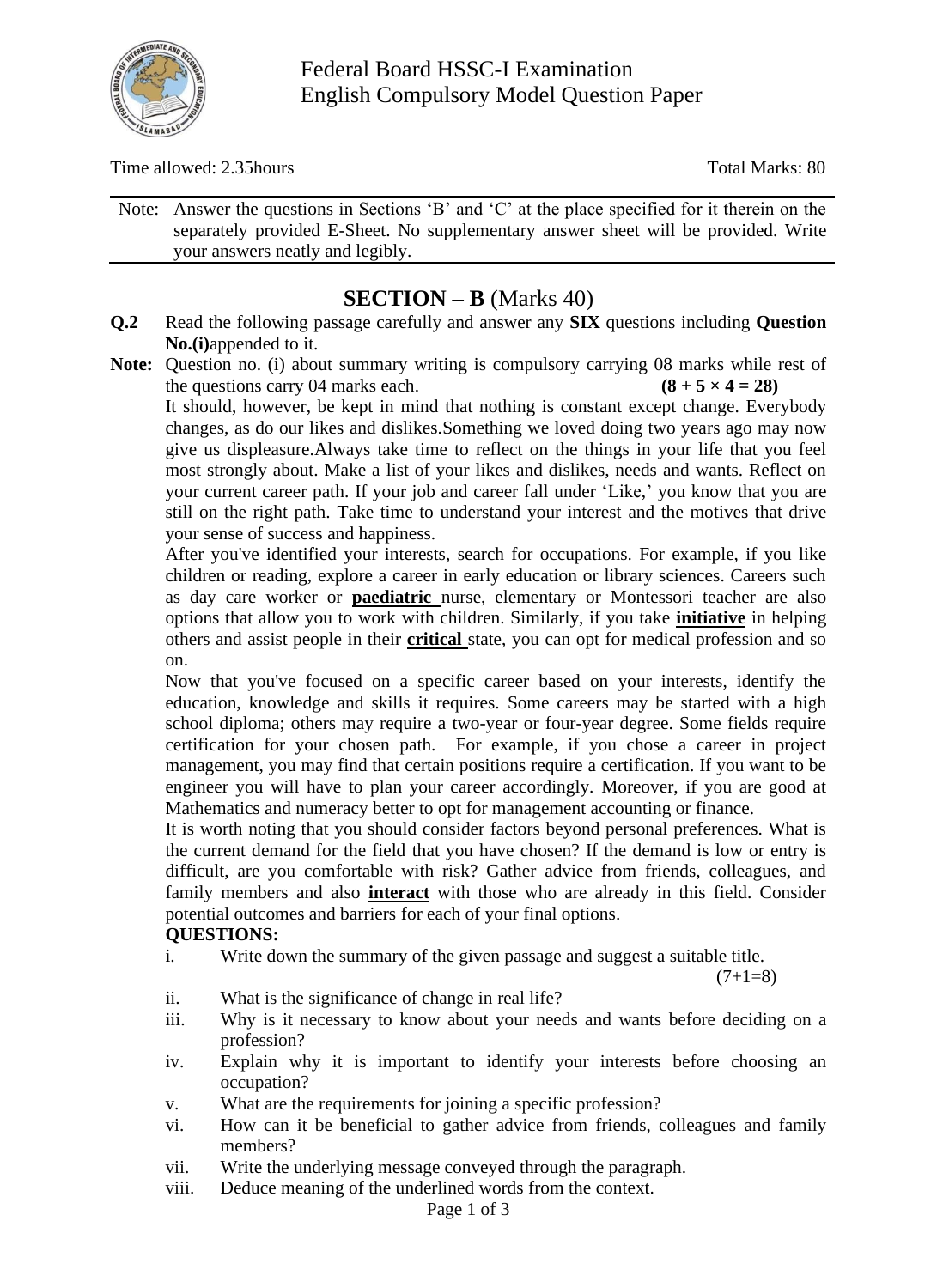- **Q.3** a. Read the following poetic extract carefully and answer the questions appended to it:  $(2+2+2=6)$ 
	- I. With my heart and soul ready to help I am Though only an insignificant insect I am

 Never mind if the night is dark I shall shed light if the way is dark

 God has bestowed a torch on me He has given a shining lamp to me

 The good in the world only those are Ready to be useful to others who are

#### **QUESTIONS:**

- i. What is the dominant theme of the given lines?
- ii. Which kind of people are good in the world according to the poet?
- iii. Write down two rhyming words for each of the following words:
	- a. dark b. shining

# **OR**

 II. The tree that never had to fight For sun and sky and air and light,

> But stood out in the open plain And always got its share of rain,

 Never became a forest king But lived and died a scrubby thing.

#### **QUESTIONS:**

- i. What is the main theme of the given lines?
- ii. Which type of tree, according to the poet, can never become a forest king?
- iii. Write down the rhyming scheme of the stanza.

#### **b.** Attempt any **ONE** of the following questions: **(6)**

- i. What are the main elements of a play? Elaborate any one of them.
- ii. Critically analyse conflict in any play you have recently read. Explain how it resolves.

## **SECTION – C** (Marks 40)

#### **NOTE: Attempt all questions.**

- **Q.4** Write your Resumé for the post of 'manager' advertised in the newspaper. **(8)**
- **Q.5 a.** Illustrate correct use of tenses in any **SIX** of the following sentences by correctly re-writing them: **(6)** 
	- i. To adjust to your low income, you will have to \_\_\_\_\_\_\_\_ your expenses. (cut down/ cut up)
	- ii. Military training was hard but somehow, he  $\qquad$  it. (got into/got through)
	- iii. The chief guest \_\_\_\_\_\_\_\_\_ the prizes. (gave in/gave away)
	- iv. The rich should not \_\_\_\_\_\_\_\_\_\_ the poor. (look down upon/ look forward to)
	- v. As his father died early, he was \_\_\_\_\_\_ by his uncle. (brought forth/ brought up)
	- vi. \_\_\_\_\_\_\_\_\_\_\_ this word in the dictionary. (look up/look into)
	- vii. I wish to \_\_\_\_\_\_\_\_\_\_\_ on a journey. (set in/set out)
	- viii. It is no surprise if a son \_\_\_\_\_\_\_\_ his father. (takes to/ takes after)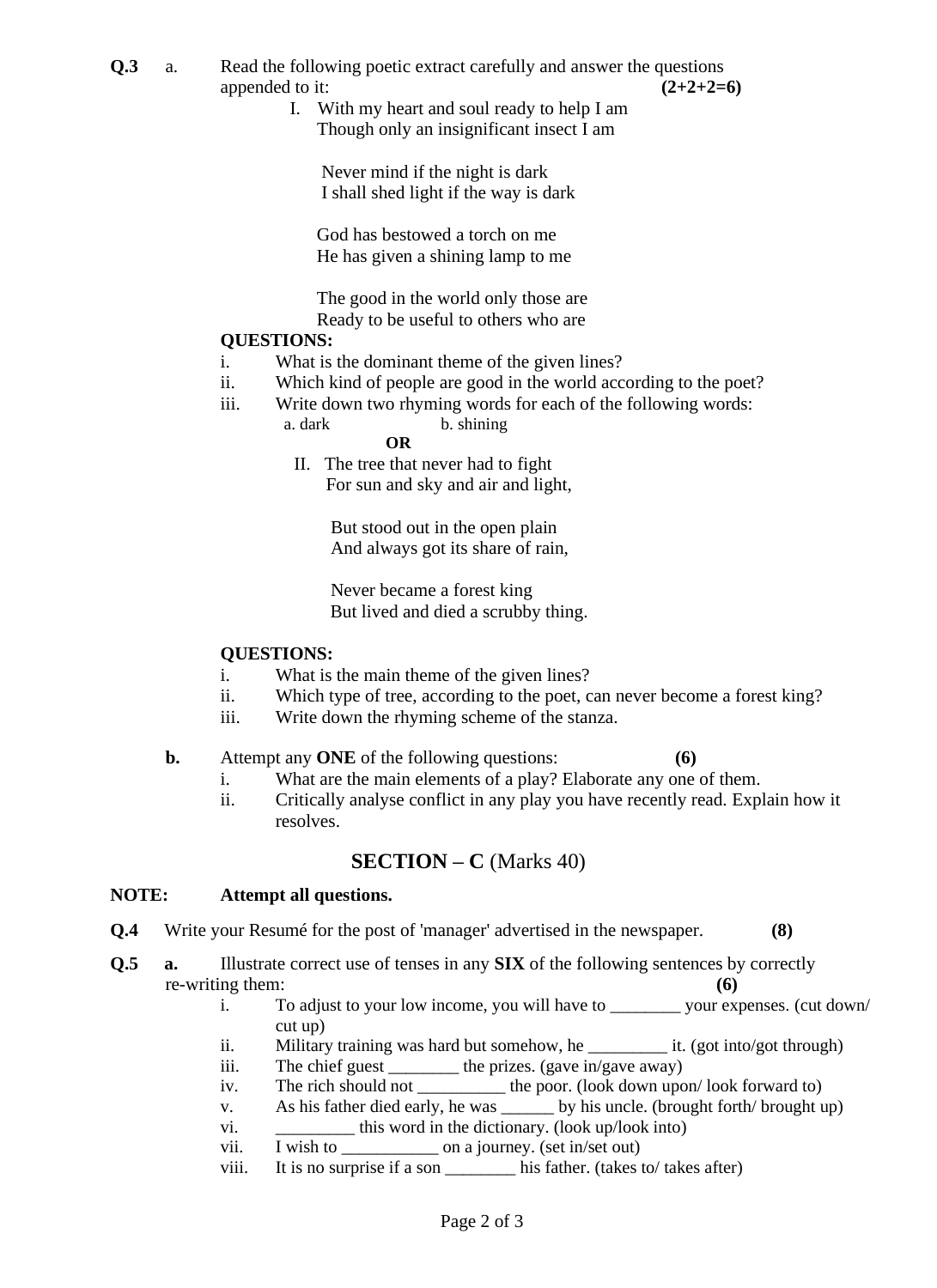- **b.** Use the correct form of verbs given in parentheses. **(Any SIX) (6)**
	- i. Ayesha (watch) television every night.
	- ii. Before the doctor could do anything, the patient (expire).
	- iii. I (write) the reply by tomorrow morning.
	- iv. He told me that he (want) to help me.
	- v. He (live) abroad since 2010.
	- vi. If I had more free time, I (travel) around the world.
	- vii. We often (visit) our grandparents during summer vacation.
- **c.** Punctuate the following lines/paragraph: **(4)** as soon as they were brought he tied up the womans throat and struck the swollen part with so much force that the poor old creature instantly expired ah cried the people this fellow is a villain
- **Q.6** Write a letter to the manager of a factory, asking permission for a party to visit the factory. **(8)**
- **Q.7** Translate the following passage from English to Urdu: **(8)**

The profession of teaching has a great and honourable tradition, extending from the dawn of history until recent times, but any teacher in the modern world who allows himself to be inspired by the ideals of his predecessors is likely to be made sharply aware that it is not his function to teach what he thinks, but to instil such beliefs and prejudices as are thought useful by his employers. In former days a teacher was expected a man of exceptional knowledge and wisdom, to whose words men would do well to attend.

#### **OR**

Write a dialogue between two friends about inflation in Pakistan. (Dialogue must have at least Eight sets of conversation relevant to the topic other than opening and closing)

\* \* \* \* \*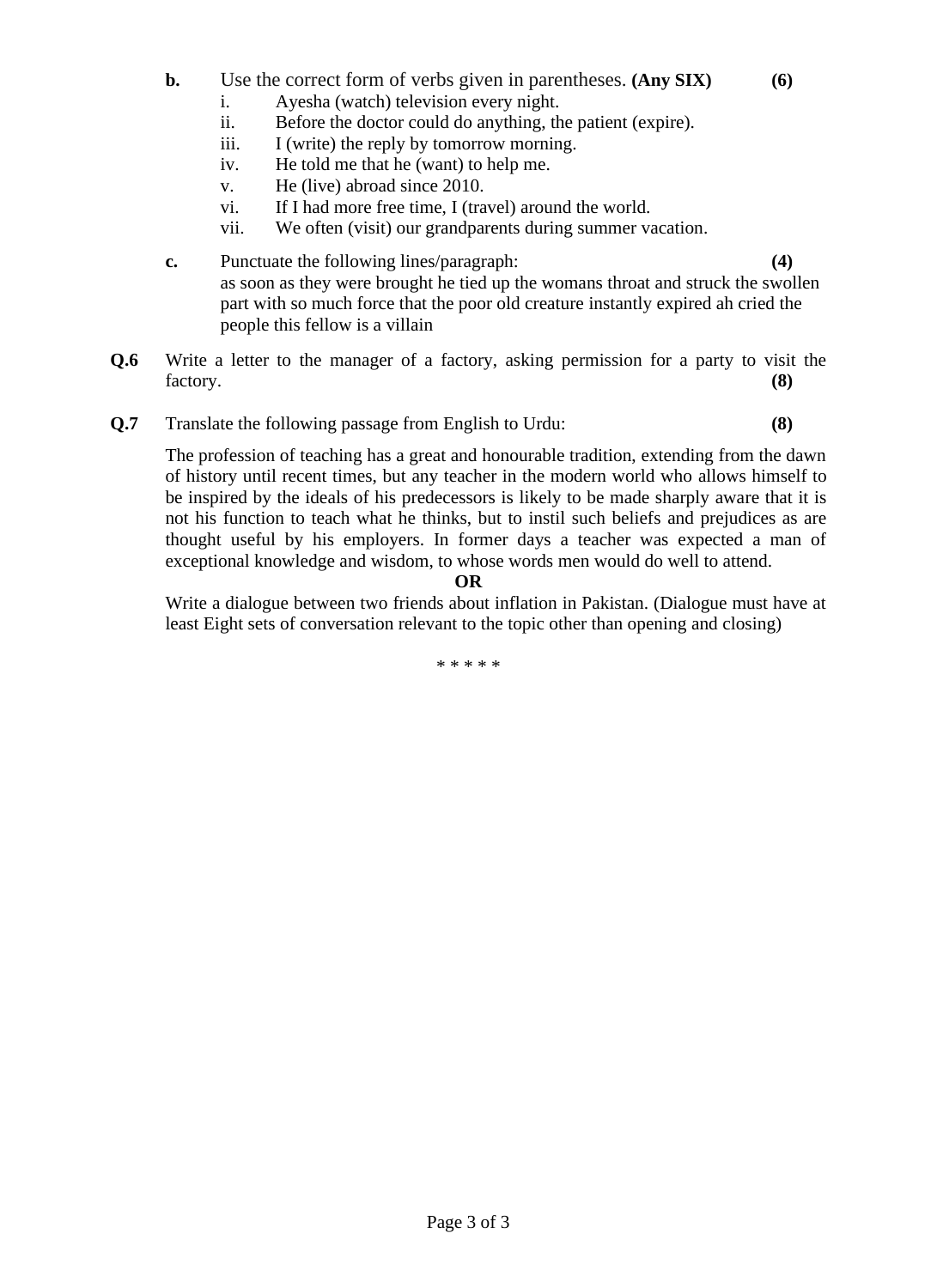# **ENGLISH (COMPULSORY) HSSC-I**

Student Learning Outcomes Alignment Chart

| S    | Q No.         |                |                     |                |                                                                              |                           |                           |
|------|---------------|----------------|---------------------|----------------|------------------------------------------------------------------------------|---------------------------|---------------------------|
| $\#$ |               |                |                     |                |                                                                              |                           |                           |
|      |               |                |                     |                |                                                                              |                           |                           |
|      |               |                |                     |                |                                                                              |                           |                           |
|      |               | Competency No. | <b>Standard No.</b> | Bench Mark No. | <b>Student Learning</b><br><b>Outcomes</b>                                   | Cognitive Level **        | <b>Allocated Marks in</b> |
|      |               |                |                     |                |                                                                              |                           |                           |
|      |               |                |                     |                |                                                                              |                           | Paper                     |
| 1.   | $Q-1(1)$      | $\overline{4}$ | $\overline{2}$      | $\mathbf I$    | Use appropriate vocabulary and correct spelling                              | $\overline{\overline{U}}$ | $\mathbf{1}$              |
|      |               |                |                     |                | in their own writing:                                                        |                           |                           |
|      |               |                |                     |                | • Explore the use of synonyms with varying                                   |                           |                           |
|      |               |                |                     |                | shades of meaning used for various purposes                                  |                           |                           |
|      |               |                |                     |                | e.g. propaganda, irony, parody and satire.                                   |                           |                           |
| 2.   | $Q-1(2)$      | $\mathbf{1}$   | $\overline{2}$      | $\mathbf I$    | Read a given poem and give orally and in                                     | U                         | $\mathbf{1}$              |
|      |               |                |                     |                | writing:                                                                     |                           |                           |
|      |               |                |                     |                | • Recognize literary techniques such as<br>personification and alliteration. |                           |                           |
| 3.   | $Q-1(3)$      | $\mathbf{1}$   | $\overline{2}$      | $\mathbf I$    | Read a given poem and give orally and in                                     | U                         | $\mathbf{1}$              |
|      |               |                |                     |                | writing:                                                                     |                           |                           |
|      |               |                |                     |                | • Recognize literary techniques such as                                      |                           |                           |
|      |               |                |                     |                | personification and alliteration.                                            |                           |                           |
| 4.   | $Q-1(4)$      | $\mathbf{1}$   | $\overline{2}$      | $\bf{I}$       | Analyze story elements: characters, events,                                  | $\bf K$                   | $\mathbf{1}$              |
|      |               |                |                     |                | setting, plot, theme, tone, point of view.                                   |                           |                           |
| 5.   | $Q-1(5)$      | $\mathbf{1}$   | 1                   | III            | Recognize and use appropriate transitional words                             | U                         | $\mathbf{1}$              |
|      |               |                |                     |                | within<br>beyond paragraphs<br>and<br>for<br>better                          |                           |                           |
|      |               |                |                     |                | coherence and cohesion.                                                      |                           |                           |
| 6.   | $Q-1(6)$      | $\mathbf{1}$   | 1                   | $\mathbf{I}$   | Apply critical thinking to interact with text, use                           | $\mathbf U$               | $\mathbf{1}$              |
|      |               |                |                     |                | intensive reading strategies (while-reading) to                              |                           |                           |
|      |               |                |                     |                | · deduce meaning of difficult words from<br>context.                         |                           |                           |
| 7.   | (7)<br>$Q-1$  | $\overline{4}$ | $\mathfrak{Z}$      | I              | Identify and use adjective phrase and clauses                                | $\bf K$                   | $\mathbf{1}$              |
| 8.   | (8)<br>$Q-1$  | $\overline{4}$ | 3                   | $\mathbf I$    | Illustrate the use of tenses                                                 | $\mathbf U$               | $\mathbf{1}$              |
| 9.   | $Q-1(9)$      | $\overline{4}$ | $\overline{3}$      | $\mathbf I$    | Make and use present and past participles                                    | $\overline{\mathbf{K}}$   | $\mathbf{1}$              |
| 10.  | $Q-1(10)$     | $\overline{4}$ | 3                   | $\mathbf I$    | Illustrate use of pronouns                                                   | K                         | 1                         |
| 11.  | $Q-1(11)$     | $\mathbf{1}$   | $\mathbf{1}$        | $\rm II$       | Apply critical thinking to interact with text, use                           | U                         | $\mathbf{1}$              |
|      |               |                |                     |                | intensive reading strategies (while-reading) to                              |                           |                           |
|      |               |                |                     |                | • make simple inferences using context of the                                |                           |                           |
|      |               |                |                     |                | text and prior knowledge.                                                    |                           |                           |
| 12.  | $Q-1(12)$     | $\overline{4}$ | $\overline{3}$      | $\mathbf{I}$   | Recognise and rectify faulty punctuation in                                  | $\mathbf U$               | $\mathbf{1}$              |
|      |               |                |                     |                | given passage and own work                                                   |                           |                           |
| 13.  | $Q-1(13)$     | $\overline{4}$ | 3<br>$\overline{3}$ | $\mathbf I$    | Identify and use adjective phrases and clauses                               | U                         | $\mathbf{1}$              |
| 14.  | $Q-1$ (14)    | $\overline{4}$ |                     | $\mathbf I$    | Illustrate the use of transitive and intransitive<br>verbs                   | U                         | $\mathbf{1}$              |
| 15.  | (15)<br>$Q-1$ | $\overline{4}$ | 3                   | $\bf I$        | Illustrate the use of gerund and gerund phrases                              | $\mathbf{U}$              | $\mathbf{1}$              |
| 16.  | (16)<br>$Q-1$ | $\overline{4}$ | 3                   | I              | Identify and use adverbial phrases and clauses                               | U                         | $\mathbf{1}$              |
| 17.  | $Q-1(17)$     | $\overline{4}$ | 3                   | III            | Analyse sentences for different phrases and                                  | $\mathbf U$               | $\mathbf{1}$              |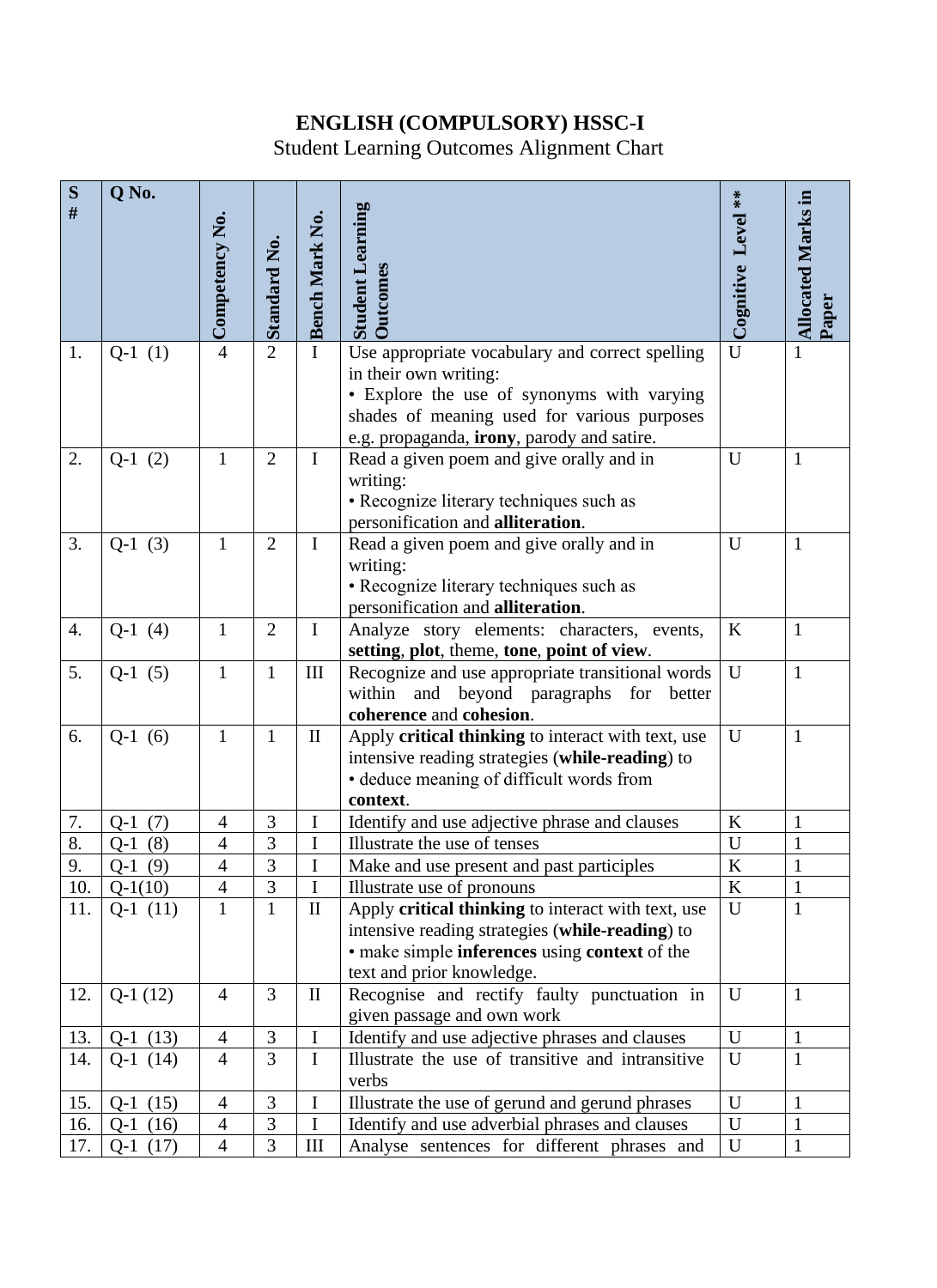|     |                       |                |                |              | clauses:                                          |              |                |
|-----|-----------------------|----------------|----------------|--------------|---------------------------------------------------|--------------|----------------|
|     |                       |                |                |              | • evaluate how their position in sentences        |              |                |
|     |                       |                |                |              | change meaning and affect communicative           |              |                |
|     |                       |                |                |              | function.                                         |              |                |
| 18. | $Q-1(18)$             | $\overline{4}$ | 3              | $\bf{I}$     | Illustrate use of adverbs                         | U            | $\mathbf{1}$   |
| 19. | $Q-1(19)$             | $\overline{4}$ | $\overline{3}$ | $\mathbf I$  | NOUNS, NOUN PHRASES AND CLAUSES                   | U            | $\mathbf{1}$   |
|     |                       |                |                |              | • Demonstrate use of collective, countable and    |              |                |
|     |                       |                |                |              | uncountable, material and abstract nouns.         |              |                |
| 20. | $Q-1(20)$             | $\overline{4}$ | 3              | III          | Analyse and construct simple, compound, and       | U            | $\mathbf{1}$   |
|     |                       |                |                |              | complex sentences                                 |              |                |
| 21. | $Q-2$ (i)             | $\mathbf{1}$   | $\mathbf{1}$   | $\mathbf{I}$ | Use summary skills to extract salient points and  | $\mathbf{A}$ | 8              |
|     |                       |                |                |              | develop a mind map to summarize a text.           |              |                |
| 22. | $Q-2$ (ii)            | $\mathbf{1}$   | $\mathbf{1}$   | $\mathbf{I}$ | Apply critical thinking to interact with text and | K            | $\overline{4}$ |
|     |                       |                |                |              | use intensive reading strategies (while-reading)  |              |                |
|     |                       |                |                |              | to scan to answer short questions.                |              |                |
| 23. | $Q-2$ (iii)           | $\mathbf{1}$   | $\mathbf{1}$   | $\mathbf{I}$ | Apply critical thinking to interact with text and | U            | $\overline{4}$ |
|     |                       |                |                |              | use intensive reading strategies (while-reading)  |              |                |
|     |                       |                |                |              | to scan to answer short questions.                |              |                |
| 24. | $Q-2$ (iv)            | $\mathbf{1}$   | $\mathbf{1}$   | $\mathbf{I}$ | Apply critical thinking to interact with text and | $\rm K$      | $\overline{4}$ |
|     |                       |                |                |              | use intensive reading strategies (while-reading)  |              |                |
|     |                       |                |                |              | to scan to answer short questions.                |              |                |
| 25. | $Q-2$ (v)             | $\mathbf{1}$   | $\mathbf{1}$   | $\mathbf{I}$ | Apply critical thinking to interact with text and | U            | $\overline{4}$ |
|     |                       |                |                |              | use intensive reading strategies (while-reading)  |              |                |
|     |                       |                |                |              | to scan to answer short questions.                |              |                |
| 26. | $Q-2$ (vi)            | $\mathbf{1}$   | $\mathbf{1}$   | $\rm II$     | Apply critical thinking to interact with text and | $K+A$        | $2 + 2$        |
|     |                       |                |                |              | use intensive reading strategies (while-reading)  |              |                |
|     |                       |                |                |              | comprehend/interpret text by applying<br>to       |              |                |
|     |                       |                |                |              | critical thinking.                                |              |                |
| 27. | $Q-2$ (vii)           | $\mathbf{1}$   | $\mathbf{1}$   | $\mathbf{I}$ | Skim text to                                      | U            | $\overline{4}$ |
|     |                       |                |                |              | • have general idea of text                       |              |                |
|     |                       |                |                |              | • infer theme/ main idea.                         |              |                |
| 28. | $Q-2$ (viii)          | $\mathbf{1}$   | 1              | $\mathbf{I}$ | Apply critical thinking to interact with text and | $\bf K$      | $\overline{4}$ |
|     |                       |                |                |              | use intensive reading strategies (while-reading)  |              |                |
|     |                       |                |                |              | to deduce meaning of difficult words from         |              |                |
|     |                       |                |                |              | context.                                          |              |                |
| 29. | $Q-3-(a)-$            | $\mathbf{1}$   | $\overline{2}$ | $\mathbf I$  | Read a given poem and give orally and in          | U            | 2              |
|     | $(I & \& II)$ - $(i)$ |                |                |              | writing:                                          |              |                |
|     |                       |                |                |              | • Theme and its development.                      |              |                |
|     |                       |                |                |              | • Personal response with justification.           |              |                |
|     |                       |                |                |              | • Recognize literary techniques such as           |              |                |
|     |                       |                | $\overline{2}$ | $\mathbf I$  | personification and alliteration.                 |              | $\overline{2}$ |
| 30. | $Q-3-(a)-$            | $\mathbf{1}$   |                |              | Read a given poem and give orally and in          | K            |                |
|     | $(I & EII)$ -<br>(ii) |                |                |              | writing:<br>• Theme and its development.          |              |                |
|     |                       |                |                |              | • Personal response with justification.           |              |                |
|     |                       |                |                |              | • Recognize literary techniques such as           |              |                |
|     |                       |                |                |              | personification and alliteration.                 |              |                |
| 31. | $Q-3-(a)-$            | $\mathbf{1}$   | $\overline{2}$ | $\mathbf I$  | Read a given poem and give orally and in          | U            | $\overline{2}$ |
|     | $(I & EII)$ -         |                |                |              | writing:                                          |              |                |
|     |                       |                |                |              |                                                   |              |                |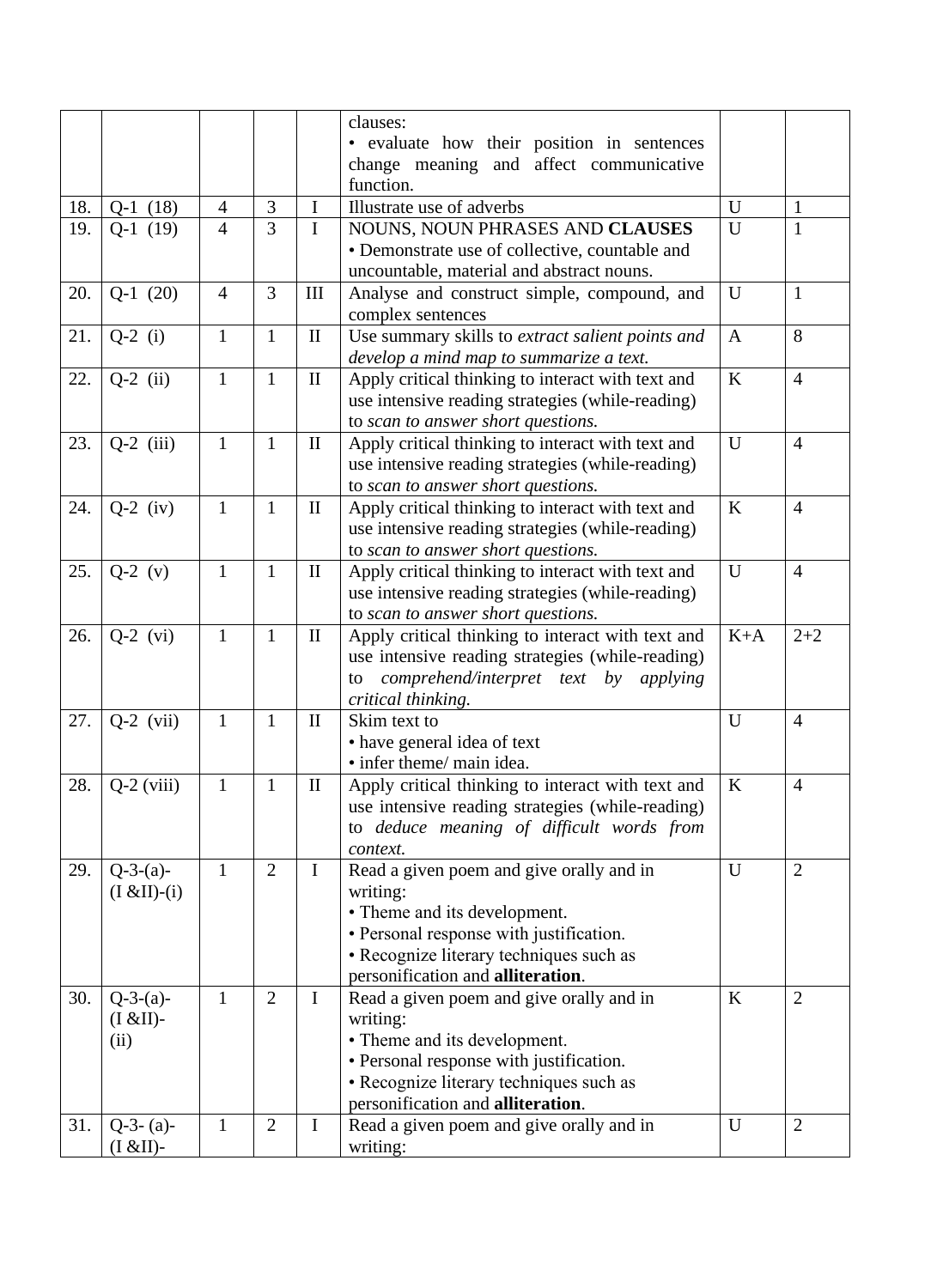|     | (iii)        |                |                |                | • Theme and its development.                        |              |                |
|-----|--------------|----------------|----------------|----------------|-----------------------------------------------------|--------------|----------------|
|     |              |                |                |                | • Personal response with justification.             |              |                |
|     |              |                |                |                | • Recognize literary techniques such as             |              |                |
|     |              |                |                |                | personification and alliteration.                   |              |                |
| 32. | $Q-3-(b)-$   | $\mathbf{1}$   | $\overline{2}$ | $\mathbf I$    | Analyze story elements: characters, events,         | U            | 6              |
|     | (i)          |                |                |                | setting, plot, theme, tone, point of view.          |              |                |
| 33. | $Q-3-(b)-$   | $\mathbf{1}$   | $\overline{2}$ | $\mathbf I$    | Analyze the <b>conflict</b> in a story or literary  | U            | 6              |
|     | (ii)         |                |                |                | selection. Explore options to resolve the conflict. |              |                |
|     |              |                |                |                | Propose another resolution.                         |              |                |
| 34. | $Q-4$        | $\overline{2}$ | $\mathbf{1}$   | III            | Comprehend various job advertisements to write      | K/A          | $4 + 4$        |
|     |              |                |                |                | in response, an effective job application, a        |              |                |
|     |              |                |                |                | resume' and a covering letter:                      |              |                |
|     |              |                |                |                | • Use appropriate vocabulary, style and tone for    |              |                |
|     |              |                |                |                | a covering letter/job application/resume'.          |              |                |
| 35. | $Q-5$ (a)    | $\overline{4}$ | $\overline{2}$ | $\mathbf I$    | Use appropriate vocabulary and correct spelling     | U            | 6              |
|     |              |                |                |                | in their own writing:                               |              |                |
|     |              |                |                |                | · Understand and use colloquial and idiomatic       |              |                |
|     |              |                |                |                | expressions given in the text / glossary.           |              |                |
| 36. | $Q-5$<br>(b) | 4              | $\mathfrak{Z}$ | I              | Illustrate use of tenses.                           | U            | 6              |
| 37. | $Q-5$ (c)    | $\overline{4}$ | $\overline{3}$ | $\rm II$       | Recognize and rectify faulty punctuation in         | K            | $\overline{4}$ |
|     |              |                |                |                | given passages and own work.                        |              |                |
| 38. | $Q-6$        | $\overline{2}$ | $\mathbf{1}$   | III            | Analyze and compare various business letters, to    | $\mathbf{A}$ | 8              |
|     |              |                |                |                | write effective business letters in extended social |              |                |
|     |              |                |                |                | environment for various purposes(complaint,         |              |                |
|     |              |                |                |                | appreciation, request, asking for and providing     |              |                |
|     |              |                |                |                | information, etc.):                                 |              |                |
|     |              |                |                |                | • Write and revise business letters using correct   |              |                |
|     |              |                |                |                | format and style of expression.                     |              |                |
| 39. | $Q-7$        | $\overline{4}$ | $\overline{2}$ | $\bf{I}$       | Use the knowledge of literal and figurative         | K/A          | $4 + 4$        |
|     |              |                |                |                | meaning, grammatical gender and syntax to           |              |                |
|     |              |                |                |                | translate passages from English to Urdu.            |              |                |
|     |              |                |                |                | • Understand that most phrases and idioms do        |              |                |
|     |              |                |                |                | not translate literally from one language to        |              |                |
|     |              |                |                |                | another.                                            |              |                |
|     |              | $\overline{2}$ | 1              | $\overline{4}$ | <b>OR</b>                                           | K/A          |                |
|     |              |                |                |                | Plan draft and revise writing to ensure that it     |              |                |
|     |              |                |                |                | • is focused, purposeful, includes a sense of       |              |                |
|     |              |                |                |                | audience, and shows insight into the writing        |              |                |
|     |              |                |                |                | situation.                                          |              |                |
|     |              |                |                |                | • has an organizational pattern that reflects a     |              |                |
|     |              |                |                |                | clear overall progression of ideas through proper   |              |                |
|     |              |                |                |                | use of signal and reference words.                  |              |                |
|     |              |                |                |                | • uses writing strategies as are appropriate to the |              |                |
|     |              |                |                |                | purpose of writing.                                 |              |                |
|     |              |                |                |                | • has varied sentence structure and length.         |              |                |
|     |              |                |                |                | • has a good command of language with               |              |                |
|     |              |                |                |                | precision of expression.                            |              |                |

\*\* K= Knowledge, U= Understanding & A= Application